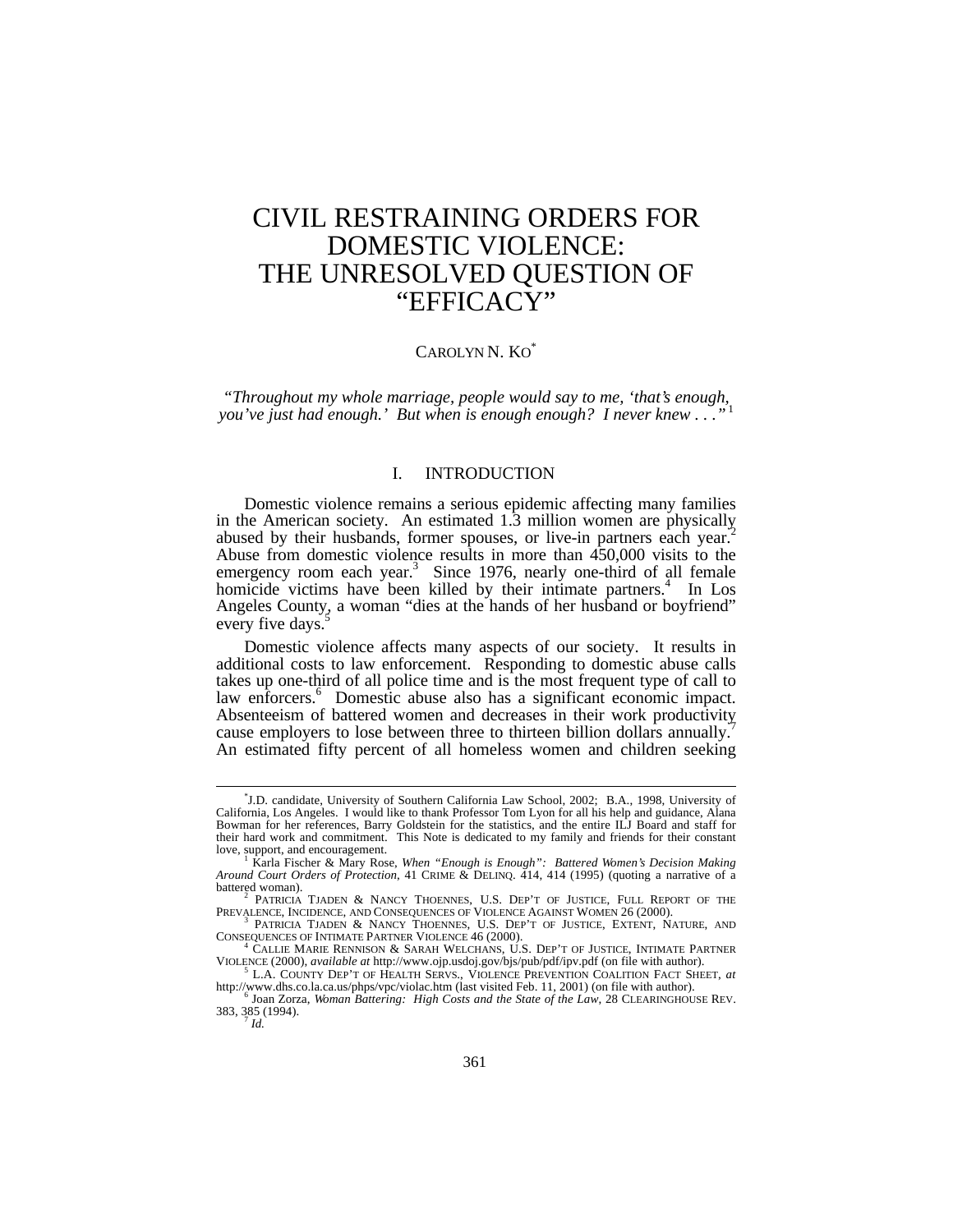shelter on the streets are the products of domestic violence.<sup>8</sup> The result of this tragedy is that society must pay for the costs of shelters, counseling programs, and foster care programs to assist these women and children.<sup>9</sup> Domestic abuse also causes psychosocial problems for women and children. Studies find that domestic violence often manifests itself in a tendency for an individual to become either a victim or a batterer.<sup>10</sup> For instance, women experiencing abuse are 150 times more likely to abuse their children, and sons who witness domestic violence are ten times more likely to become abusers themselves. $11$  Furthermore, children who witness domestic violence often fall prey to social incompetency and emotional problems.<sup>12</sup>

The American society has been attempting to address this social problem since the feminist movement in the late 1960s and 1970s brought the issue to the nation's agenda and encouraged government response.<sup>1</sup> Realizing the inadequacies of legal remedies to properly assist battered women, many states enacted reforms on the statutory, procedural, and organizational levels to improve civil and criminal relief to victims. Some reform policies have included implementing mandatory arrests or proarrest police procedures, creating domestic violence units in prosecutors' offices, and setting up treatment programs for abusive spouses and relief programs for victims such as counseling.<sup>14</sup> Many states took the approach of adopting civil restraining order legislation to provide a civil remedy for abused victims.<sup>15</sup> Only two jurisdictions had civil restraining order legislation prior to the Pennsylvania Protection from Abuse Act of  $1976$ ,<sup>16</sup> but by 1994, all fifty states had adopted some form of protective order legislation.<sup>1</sup>

Restraining orders continue to be the primary form of protection for victims of domestic violence. For instance, 11,623 restraining orders were issued in Los Angeles County for the year 2000.<sup>18</sup> More than 10,000

<sup>8</sup> Joan Zorza, *Woman Battering: A Major Cause of Homelessness*, 25 CLEARINGHOUSE REV. 421, 421 (1991).

<sup>9</sup> *See* Zorza, *supra* note 6, at 384. <sup>10</sup> *See* EVE BUZAWA & CARL BUZAWA, DOMESTIC VIOLENCE: THE CRIMINAL JUSTICE RESPONSE 12 (James A. Inciardi ed., 2d ed. 1996); Mary Ann Dutton & Edward W. Gondolf*, Wife Battering*, *in* CASE STUDIES IN FAMILY VIOLENCE 323, 334 (Robert T. Ammerman & Michel Hersen eds., 2d ed. 2000). <sup>11</sup> BUZAWA & BUZAWA, *supra* note 10.

<sup>&</sup>lt;sup>12</sup> *Id.*; Dutton & Gondolf, *supra* note 10, at 334 (discussing the consequences of domestic violence on children).

See JEFFERY FAGAN, U.S. DEP'T OF JUSTICE, THE CRIMINALIZATION OF DOMESTIC VIOLENCE: PROMISES AND LIMITS 6–10 (1996) (discussing the origins of legal intervention in family violence).

<sup>&</sup>lt;sup>14</sup> *Id.* at 9.<br><sup>15</sup> Prior to the late 1970s, a woman could only obtain a civil restraining order if she was simultaneously filing for divorce from her husband; although protective orders in criminal proceedings were available, they were weakly enforced and ineffective. *See* FAGAN, *supra* note 13, at 8.

<sup>16</sup> Janice Grau, Jeffery Fagan, & Sandra Wexler, *Restraining Orders for Battered Women: Issues of Access and Efficacy*, *in* CRIMINAL JUSTICE POLITICS AND WOMEN: THE AFTERMATH OF A LEGALLY MANDATED CHANGE 13, 14 (Claudine SchWeber & Clarice Feinman eds., 1985).

<sup>17</sup> Matthew J. Carlson, Susan D. Harris, & George W. Holden, *Protective Orders and Domestic Violence: Risk Factors for Re-Abuse*, 14 J. FAM. VIOLENCE 205, 206 (1999).

<sup>&</sup>lt;sup>18</sup> Telephone Interview with Barry Goldstein, Head of Statistics Unit, Los Angeles Superior<br>Courts (March 19, 2001).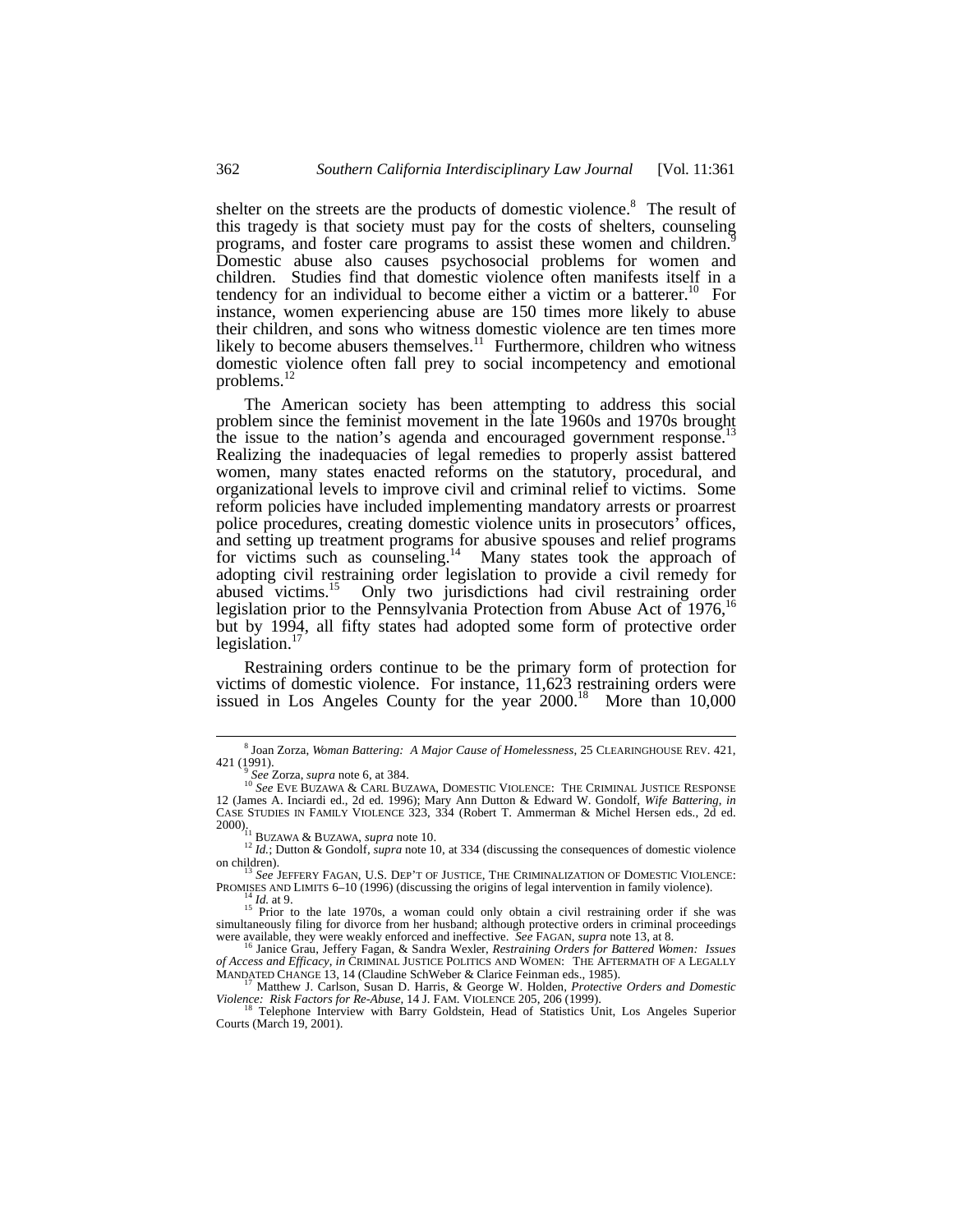protection orders were filed in Philadelphia in 1996.<sup>19</sup> In 1992,  $46,515$ restraining orders were issued against offenders in Massachusetts.<sup>20</sup> The pervasive issuance of restraining orders makes it imperative that they address abuse and adequately restrain offenders.

Civil restraining orders, in theory, work to provide immediate relief to victims by enjoining batterers from further violence. In many states, including California, a violation of an order constitutes a criminal offense, enabling the police to arrest and subsequently convict the batterer for violating the terms of the order.<sup>21</sup> Restraining orders are an attractive and important alternative to criminal prosecution because of their immediate availability to qualifying victims and their broad range of protection.<sup>22</sup> Many, however, criticize them for failing to adequately deter the re-abuse of victims.<sup>23</sup> As only a handful of studies have examined the issue of effectiveness, the deterrent effect of restraining orders remains inconclusive.

This Note will consider the effectiveness of restraining orders, particularly temporary restraining orders, by examining the results of available research. It will examine the issue through two approaches: (1) a subjective approach that determines efficacy from the victim's perspective on restraining orders, and (2) an objective approach that measures efficacy from the level of reduction in post-restraining order abuse. The analysis of current studies will reveal an inconclusive answer to the inquiry, suggesting that new research should be conducted to obtain a more definite answer.

Although the subjective impact of restraining orders appears to be positive, empirical findings about the deterrent effect on post-order abuse remains indeterminate due to methodological flaws. Critiquing and analyzing the methodologies of available studies will provide points of improvement for new studies. This Note will also explore the highlights of available research findings on the restraining order process and domestic violence victims, and provide some recommendations to address the implications. The discussion will focus on re-abuse factors such as race and ethnicity, socioeconomic status, and the presence of children. To the

<sup>&</sup>lt;sup>19</sup> Lori A. Zoellner, Norah C. Feeny, Jennifer Alvarez, Christina Watlington, Melanie O'Neill, Ruth Zager, & Edna B. Foa, *Factors Associated with Completion of the Restraining Order Process in Female Victim of Partner Violence*, 15 J. INTERPERSONAL VIOLENCE 1081, 1083 (2000).

<sup>20</sup> Andrew Klein, *Re-Abuse in a Population of Court-Restrained Male Batterers*: *Why Restraining Orders Don't Work*, *in* DO ARRESTS AND RESTRAINING ORDERS WORK? 192, 192 (Eve Buzawa & Carl Buzawa eds., 1996).

See CAL. PENAL CODE § 13701 (West Supp. 2002) (allowing arrest of domestic violence offenders if there is probable cause that a restraining order has been violated); Cecelia M. Espenoza, *No Relief for the Weary: VAWA Relief Denied for Battered Immigrants Lost in the Intersections*, 83 MARQ. L. REV. 163, 183 n.103 (1999) (discussing states with mandatory arrest statutes).<br><sup>22</sup> Protection from the batterer can include eviction from the shared residence, child support

payments, limitations on child visitation rights, and mandatory counseling attendance. Peter Finn, *Statutory Authority in the Use and Enforcement of Civil Protection Orders Against Domestic Abuse*, 23 FAM. L.Q. 43, 43 (1989).

<sup>&</sup>lt;sup>23</sup> See Robert C. Davis & Barbara Smith, *Domestic Violence Reforms: Empty Promises or* Fulfilled Expectations?, 41 CRIME AND DELINQ. 541, 548–49 (1995) (discussing unfavorable results of studies on restraining order efficacy); Angela Moe Wan, *Battered Women in the Restraining Order Process: Observations on a Court Advocacy Program*, 6 VIOLENCE AGAINST WOMEN 606, 607 (2000) (raising deficiencies of restraining orders).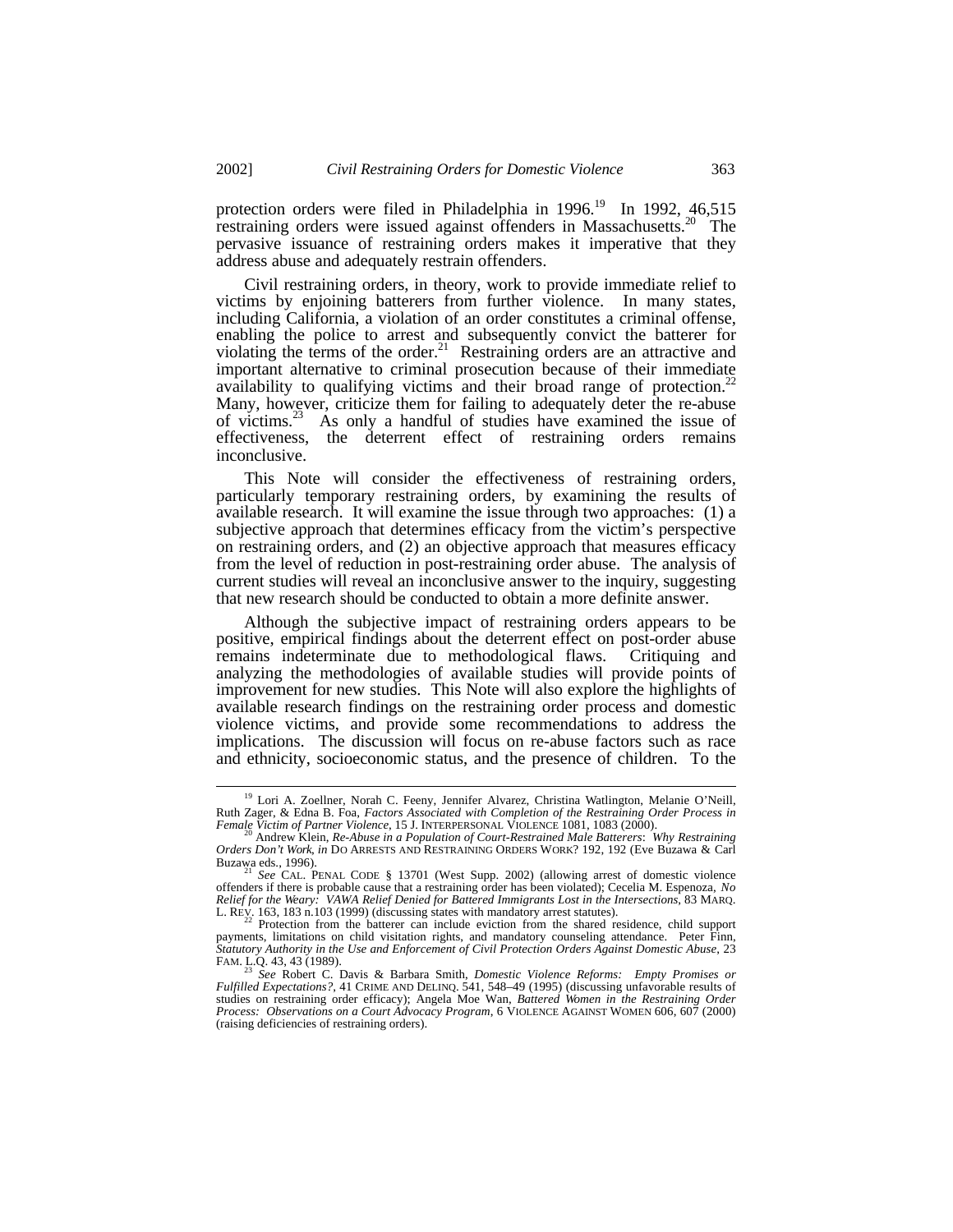extent that domestic violence is a very complex social problem, no adequate method may exist to protect every victim from re-abuse.

Part II of this Note reviews the legal background of restraining orders, with an emphasis on the process in California. Part III examines the research studies and discusses the methodological problems associated with the question of restraining order efficacy. Part IV considers the implications of current studies on re-abuse factors, and offers suggestions to improve the legal intervention process in light of these indications. Part V explores the idea of inevitability in domestic violence in that some offenders may never be adequately deterred.

#### II. THE LEGAL FRAMEWORK

#### A. RESTRAINING ORDERS AND RELEVANT PROCEDURES

Restraining orders can be obtained both in civil and criminal courts. Usually, they are referred to as "protective orders" or "stay-away orders" when issued in criminal courts, and "restraining orders" or "civil protective orders" when referred to in the context of civil proceedings.<sup>24</sup> States vary, however, on how restraining and protective orders are defined, and many use these terms interchangeably. The types and procedures involved in obtaining restraining orders also differ among states depending on their statutory provisions.

Protective orders are issued in a criminal proceeding, at the judge's discretion, to a perpetrator who has been arrested for domestic violence. The order may be a condition for bail or pretrial release, requiring the batterer not to threaten, assault, or attack the victim during arraignment or sentencing. $25$  In California, these injunctions are issued pursuant to California Penal Code section 136.2(g).<sup>26</sup> Generally, protective orders last only until the case ends and then the defendant is no longer under the court's jurisdiction.<sup>27</sup> Judges, however, possess the discretion to modify the terms of the orders or terminate them any time before then.<sup>28</sup> An offender

CAL. PENAL CODE § 136.2(g) (West Supp. 2002).

. . . .

<sup>24</sup> *See* CONTINUING CTR. FOR JUDICIAL EDUC. AND RESEARCH, CALIFORNIA JUDGES BENCHBOOK: DOMESTIC VIOLENCE CASES IN CRIMINAL COURT 31 (3d ed. 2000) [hereinafter CONTINUING CTR.]; Molly Chaudhuri & Kathleen Daly, *Do Restraining Orders Help? Battered Women's Experience with Male Violence and Legal Process*, *in* DOMESTIC VIOLENCE: THE CHANGING CRIMINAL JUSTICE 227,

<sup>230–31 (</sup>Eve Buzawa & Carl Buzawa eds.,1992). <sup>25</sup> CONTINUING CENTER, *supra* note 24, at 31–32; Chaudhuri & Daly, *supra* note 24, at 231; Finn, *supra* note 22, at 45.

<sup>&</sup>lt;sup>6</sup> The relevant section of the Penal Code states:

Upon a good cause belief that harm to, or intimidation or dissuasion of, a victim or witness has occurred or is reasonably likely to occur, any court with jurisdiction over a criminal matter may issue orders, including, but not limited to, the following:

<sup>(</sup>g) any order protecting victims of violent crimes from contact, with the intent to annoy, harass, threaten, or commit acts of violence, by the defendants . . . .

<sup>27</sup> CONTINUING CTR., *supra* note 24, at 34–35; Chaudhuri & Daly, *supra* note 24, at 231. <sup>28</sup> Chaudhuri & Daly, *supra* note 24, at 231.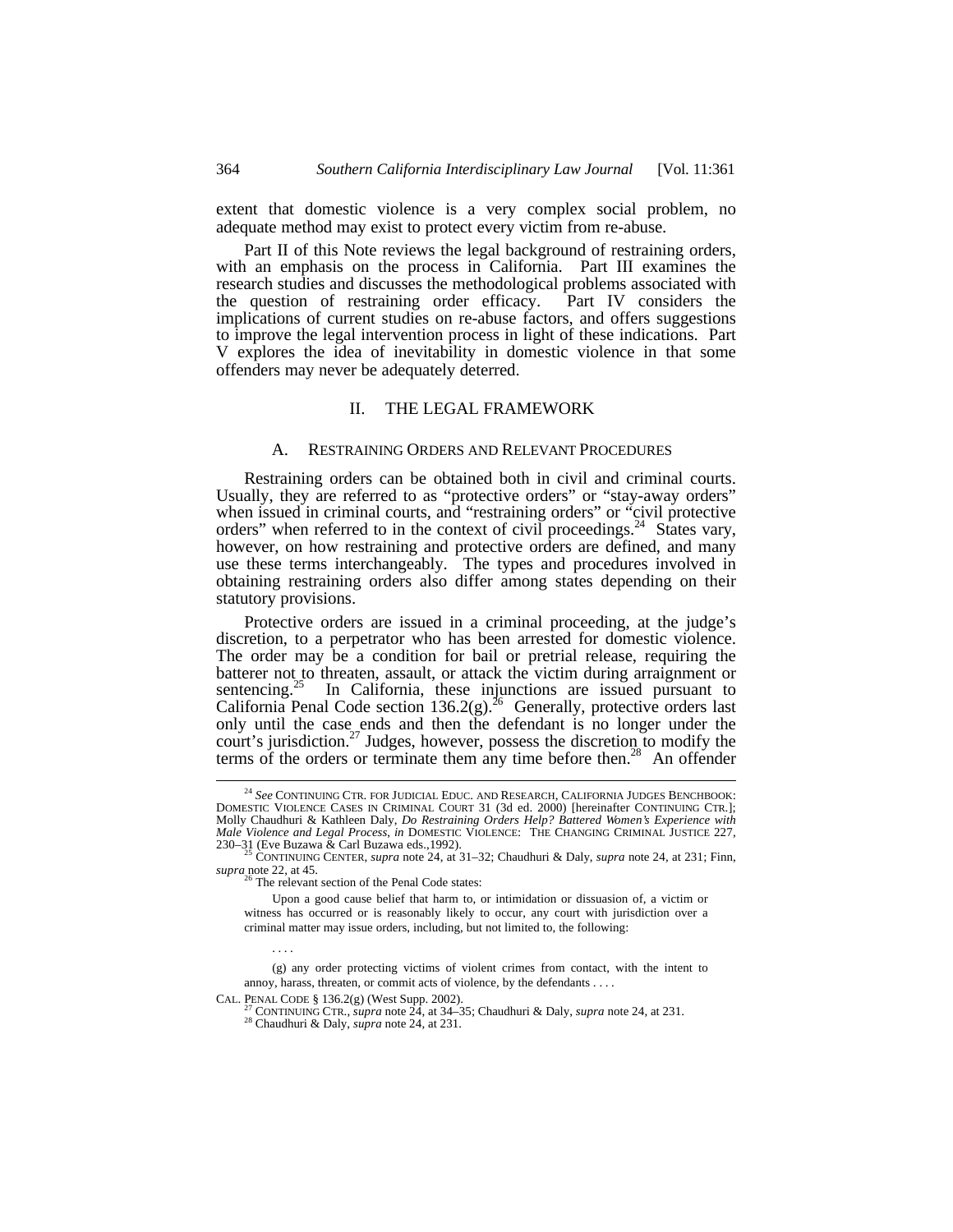can be ordered back into court and can be imposed with heavier fines, and possibly incarceration, for violating the protective orders.<sup>29</sup> In California, a violation of a court order issued under Penal Code section 136.2 can be a misdemeanor or a felony. $30$  Although protective orders are important to victims seeking criminal prosecution, they are often not considered an "independent vehicle for protecting victims," as are civil restraining orders, and are viewed more as part of the "case-processing strategy" in criminal prosecution. $31$ 

Civil restraining orders are issued by a judge in a civil proceeding, and often involve a two-step process. In the first step, the victim files an application for a temporary restraining order ("TRO"), a short-term restraining order.<sup>32</sup> In the application, the victim describes the nature of the situation in order to enable a judge to properly consider the case and grant a restraining order. In California, this type of order is referred to as an Ex Parte Domestic Violence Protective Order ("DVPO")<sup>33</sup> and is issued only when "reasonable proof of a past act or acts of abuse" is demonstrated.<sup>34</sup> TROs are issued at the discretion of the presiding judge when "good cause" is shown. $35$ 

The judge orders the offender not to attack, assault, threaten, harass, or call the victim, and may also include other provisions, including the exclusion of the batterer from the victim's residence and awarding the victim temporary custody of the children.<sup>36</sup> Because TROs are issued to provide immediate protection to victims, they are granted without giving notice to the offender and do not provide the offender an opportunity to present his side of the case. To alleviate due process challenges, courts require that an evidentiary hearing promptly follow the TRO issuance.<sup>37</sup> A TRO is served upon the batterer by the sheriff, along with notice of the court hearing date.<sup>38</sup>

The second step of the restraining order process involves obtaining a permanent restraining order. Permanent orders, as their names suggest, are of a lengthier nature and are granted only after notice and a hearing where both the victim and the offender are present to offer their testimonies.<sup>39</sup> The hearing is scheduled at the earliest available court day, generally

<sup>&</sup>lt;sup>29</sup> *See* CONTINUING CTR., *supra* note 24, at 46–47.<br><sup>30</sup> CAL. PENAL CODE §§ 136.1, 166, 273.6 (West Supp. 2002).

<sup>31</sup> BUZAWA & BUZAWA, *supra* note 10, at 188–89.

<sup>&</sup>lt;sup>32</sup> See Chaudhuri & Daly, *supra* note 24, at 231; Cal. Courts Self-Help Ctr., *Applying for a Restraining Order*, *at* http://www.courtinfo.ca.gov/selfhelp/eb/restraining/applying (last visited Apr. 5, 2002) (discussing California's application process for restraining orders) (on file with author).

<sup>&</sup>lt;sup>33</sup> See CAL. FAM. CODE §§ 6320–6327 (West 2002); OFFICE OF THE ATTORNEY GEN., CAL. DEP'T<br>OF JUSTICE, *Protective Orders That Can Be Obtained*, *in* WOMEN'S RIGHTS HANDBOOK, *at*<br>http://caag.state.ca.us/piu/womansrights/c WOMEN'S RIGHTS HANDBOOK] (on file with author).<br><sup>34</sup> CAL. FAM. CODE § 6300 (West 2002).

<sup>35</sup> *Id.* § 6320.

<sup>36</sup> *Id.* §§ 6320–6325. <sup>37</sup> Catherine F. Klein & Leslye E. Orloff, *Providing Legal Protection for Battered Women*: *An Analysis of State Statutes and Case Law*, 21 HOFSTRA L. REV. 801, 1039–40 (1993). Analysis of State Statutes and Case Law, 21 HOFSTRA L. REV. 801, 1039–40 (1993).<br><sup>38</sup> CAL. FAM. CODE §§ 243, 6383 (West 2002); Chaudhuri & Daly, *supra* note 24, at 231.

<sup>39</sup> *See* Grau et al., *supra* note 16, at 16.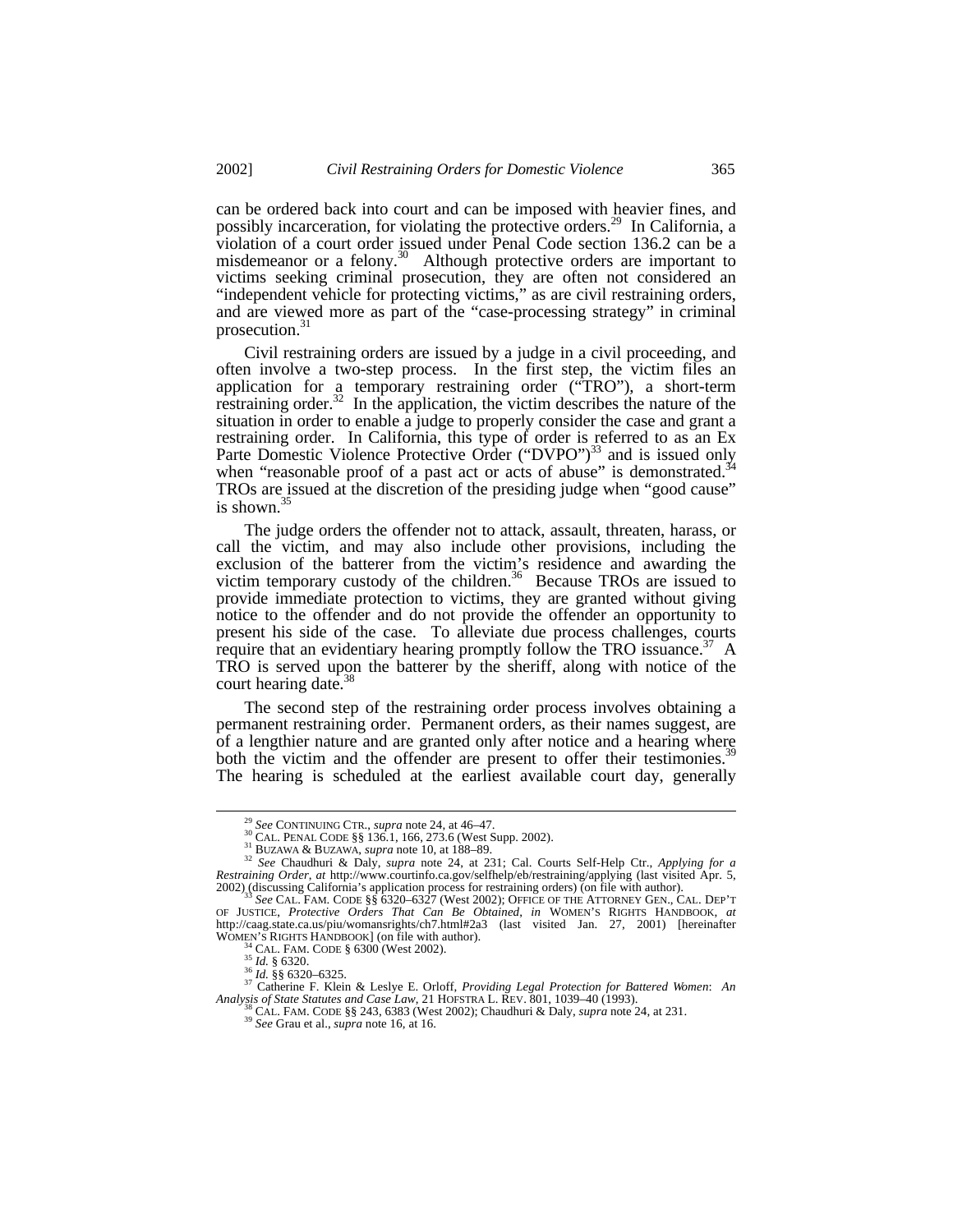between ten to twenty-one days after the issuance of the  $TRO<sup>40</sup>$  In California, the court hearing is scheduled within twenty days, or if there is good cause shown to the court, twenty-five days after the TRO issuance.<sup>41</sup> When the petitioner meets the burden of proving acts of abuse by the defendant, the judge issues a permanent restraining order, which can last up to three years in California and can be renewed without a showing of any further abuse after its issuance. $42^{\circ}$  Other available remedies after notice and a hearing include orders requiring restitution to the victim for loss of earnings and other related expenses, granting possession of the residence to the victim, ordering child support payments if the victim is granted custody of any children, and requiring the batterer to attend a treatment program.<sup>4</sup> In addition, the defendant is prohibited from possessing, purchasing, or receiving firearms while subject to a restraining order.<sup>44</sup> Any violation of this prohibition results in imprisonment or a fine, or both. $45$ 

Many states also offer additional types of restraining orders. For example, an Emergency Protective Order ("EPO") can be obtained when the court is not in session, such as nights and weekends, if the battered victim can demonstrate reasonable grounds for a judicial officer to believe that she or her children are in immediate and present danger of domestic violence.<sup>46</sup> In California, a victim can obtain an EPO directly from police officers authorized to telephone judges and obtain these orders.<sup>47</sup> Emergency orders can consist of any protective orders set forth in California Family Code section  $6218$ <sup>48</sup> and can be issued to provide temporary care and control of a child who is in immediate and present danger of abuse or of abduction.<sup>49</sup> Furthermore, emergency orders can be obtained to prevent the occurrence or reoccurrence of stalking. $50 \text{ In}$ California, EPOs offer protection from the date of issuance until "the close of judicial business on the fifth court day" or "the seventh calendar day following the day of its issuance," whichever occurs first. $51$  A person in California who does not have a domestic relationship with the batterer can seek civil antiharassment orders pursuant to Code of Civil Procedure section 527.6.<sup>52</sup> Such orders are enforceable under California Penal Code sections 166 or 273.6.<sup>53</sup>

<sup>40</sup> *See* Chaudhuri & Daly, *supra* note 24, at 231; Harrell & Smith, *Effects of Restraining Orders on Domestic Violence Victims*, *in* DO ARRESTS AND RESTRAINING ORDERS WORK?, *supra* note 20, at 214, 218; Zoellner et al., *supra* note 19, at 1083.

CAL. FAM. CODE § 242(a) (West 2002); WOMEN'S RIGHTS HANDBOOK, *supra* note 33.

<sup>42</sup> CAL. FAM. CODE § 6345 (West 2002).

<sup>43</sup> *Id.* §§ 6340–6344. <sup>44</sup> *Id.* § 6389. <sup>45</sup> CAL. PENAL CODE §12021(g) (West 2002).

<sup>46</sup> CAL. FAM. CODE §§ 6250–6257 (West 2002). *See* Finn, *supra* note 22, at 55.

<sup>47</sup> CAL. FAM. CODE §§ 6241, 6250.

<sup>48</sup> Orders include enjoining specific acts of abuse, excluding the person from a dwelling, and enjoining other specified behavior necessary to effectuate other orders. *Id.* § 6218.

<sup>49</sup> *Id.* § 6251. <sup>50</sup> *Id.* § 6274.

<sup>51</sup> *Id.* § 6256. <sup>52</sup> "A person who has suffered harassment as defined in subdivision (b) may seek a temporary restraining order and an injunction prohibiting harassment as provided in this section." CAL. CODE OF CIV. PROC. § 527.6(a) (West Supp. 2001).

Harassment is defined as: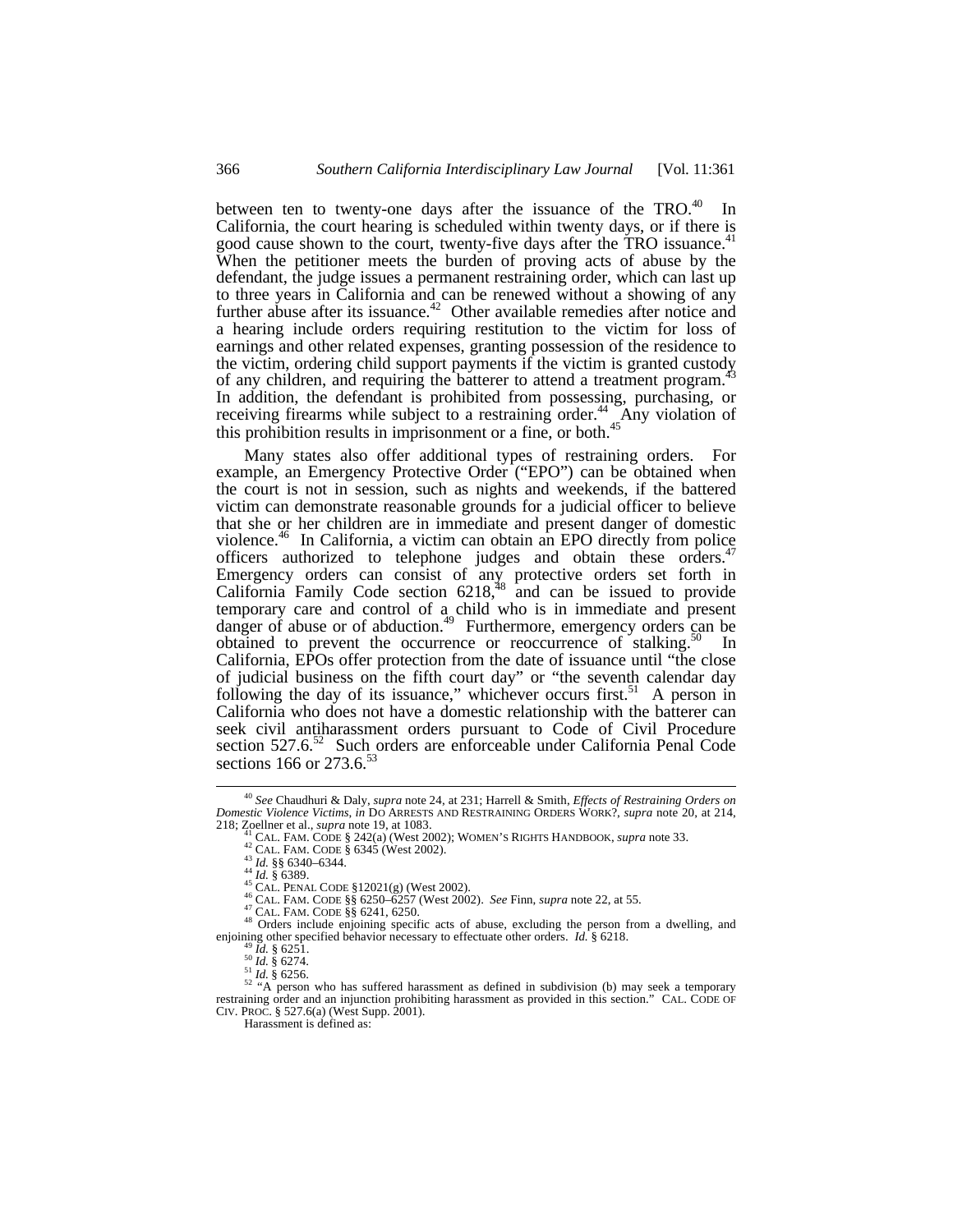The violation of a restraining order results in both civil and criminal contempt. In many states, fines and/or jail time are imposed. $54$  In California, the violation of a protective order is a crime punishable by a fine of not more than \$1,000 or by imprisonment in a county jail for not more than a year, or both,<sup>55</sup> and the defendant can also be found in contempt under California Code of Civil Procedure section 1209.<sup>56</sup> Furthermore, almost every state has adopted warrantless arrest policies<sup>57</sup> pursuant to the encouragement from the federal Violence Against Women Act of 1994 to criminalize the violation of restraining orders.<sup>58</sup> For instance, in California, an officer can arrest an offender for violating a restraining order without a warrant.<sup>59</sup>

#### B. THE ADVANTAGES OF CIVIL RESTRAINING ORDERS OVER CRIMINAL **PROSECUTION**

Although civil restraining orders are not the only remedies available to battered women, they are probably the most attractive. These orders provide immediate relief by enjoining a batterer's conduct. Victims encounter great delays in criminal prosecutions due to overwhelming court dockets or other procedural burdens, whereas a civil preliminary hearing can be scheduled in one or two days after the filing of  $\hat{a}$  complaint.<sup>60</sup> Civil restraining orders also protect against abuse that may not sufficiently constitute a criminal violation or that may lack sufficient evidence for prosecution in criminal courts.<sup>61</sup> In a civil proceeding, the evidentiary standard that a plaintiff must meet is proof by a preponderance of the evidence, a more relaxed standard than the proof beyond a reasonable doubt standard used in criminal proceedings. In addition, civil restraining orders may reduce the fear of retaliation by perpetrators because the orders are prescribed to prevent future abuse and serve to remind the offender about future violations, whereas protective orders, issued simultaneously with a criminal prosecution, are more likely to remind batterers about punishment that is being inflicted and thus, invoke bitter emotions that can lead to reprisal. $62$  Furthermore, civil restraining orders can evict the

-

<sup>57</sup> Linda G. Mills, Commentaries, *Killing Her Softly: Intimate Abuse and the Violence of State Intervention*, 113 HARV. L. REV. 550, 558 (1999).

<sup>[</sup>U]nlawful violence, a credible threat of violence, or a knowing and willful course of conduct directed at a specific person that seriously alarms, annoys, or harasses the person, and that serves no legitimate purpose. The course of conduct must be such as would cause a reasonable person to suffer substantial emotional distress, and must actually cause substantial emotional distress to the plaintiff.

*Id.* § 527.6(b).

<sup>53</sup> CAL. PENAL CODE §§ 166, 273.6 (West Supp. 2002).

<sup>54</sup> *See* Klein & Orloff, *supra* note 37, at 1095–99 (discussing the enforcement procedures for different states).

 $\overline{5}$  CAL. FAM. CODE § 6388; CAL. PENAL CODE § 273.6.

<sup>56</sup> CAL. CODE OF CIV. PROC. § 1209.

<sup>58</sup> BUZAWA & BUZAWA, *supra* note 10, at 189. <sup>59</sup> CAL. PENAL CODE §§ 836(c)(1), 13701.

<sup>60</sup> BUZAWA & BUZAWA, *supra* note 10, at 192.

<sup>&</sup>lt;sup>61</sup> For instance, acts such as intimidation or harassment are hard to document.

<sup>62</sup> BUZAWA & BUZAWA, *supra* note 10, at 192.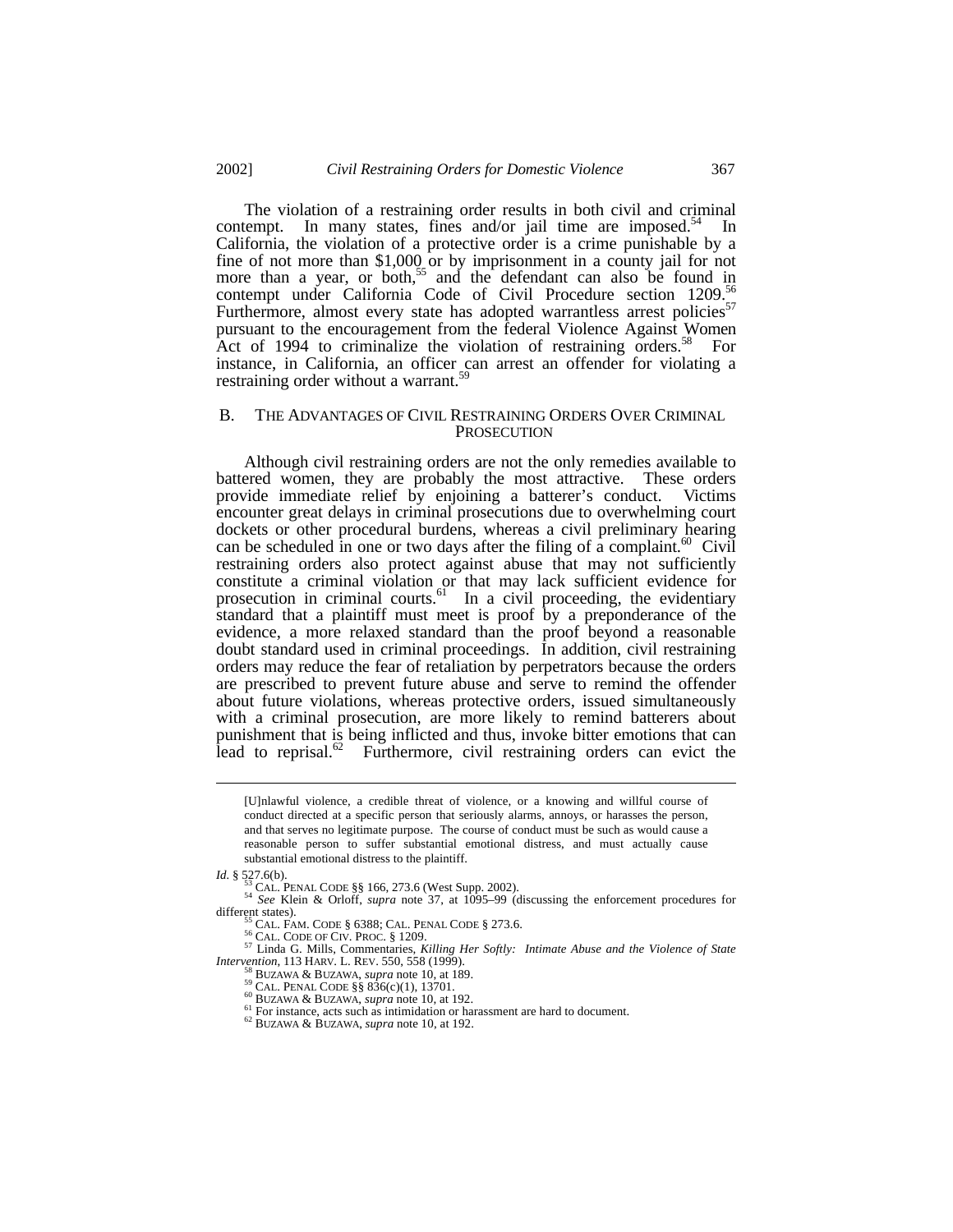batterer from the victim's place of residence, whereas, unless a protective order is granted to the victim in a criminal proceeding, the defendant may be allowed to live with her while they await judgment.<sup>63</sup> This cohabitation increases the opportunity for the defendant to retaliate.

The primary goal of civil restraining orders is to prevent further physical abuse, not to punish batterers, and this objective often directly parallels the desired interest of the victims.<sup>64</sup> Because battered women are frequently financially dependent upon the offenders, criminal prosecution and incarceration of abusers may lead to the deprivation of the victim's only source of income.<sup>65</sup> Civil restraining orders provide victims with a broader range of protection than simply preventing physical abuse. Judges in civil restraining order hearings can award custody of the children to the woman, stipulate the payment of child support, and evict the batterer from the shared residence.<sup>66</sup> Thus, victims receive a greater variety of remedies that are tailored to their specific circumstances. In addition, hearings for restraining orders are less time consuming than criminal prosecutions and less burdensome for victims who have children or are employed.<sup>67</sup>

#### III. THE IMPLICATIONS OF AVAILABLE RESEARCH STUDIES ON THE ISSUE OF RESTRAINING ORDER EFFICACY

Restraining orders became more prevalent in the 1980s when legislative reforms in many states made them a civil remedy following the enactment of the Pennsylvania Protection from Abuse Act of 1976.<sup>68</sup> The primary goals of restraining order legislation are to provide domestic violence victims with an alternative to criminal prosecutions and to minimize the violence of offenders. $69$  Despite the prevalent issuance of restraining orders, few studies have properly analyzed their effectiveness in deterring violence. Available studies on restraining orders consider the efficacy issue through one of two approaches. The first approach measures effectiveness from the victim's standpoint—a psychological and subjective approach. The other, more objective approach, measures efficacy in terms of the amount of abuse that restraining orders statistically reduce.

# A. EFFICACY FROM A SUBJECTIVE STANDPOINT: VICTIM SATISFACTION

Domestic violence noticeably involves physical abuse, but it is also a form of psychological and emotional abuse. Battered victims experience severe psychological trauma, often termed posttraumatic stress disorder ("PTSD"), which results from repetitive physical violence. Victims suffering PTSD experience a variety of symptoms including "paralyzing

<sup>63</sup> *See* Finn, *supra* note 22, at 44. <sup>64</sup> *See id.*

<sup>65</sup> BUZAWA & BUZAWA, *supra* note 10, at 192.

<sup>66</sup> Finn, *supra* note 22, at 43. <sup>67</sup> *See* Barbara Hart, *Battered Women and the Criminal Justice System*, *in* DO ARRESTS AND RESTRAINING ORDERS WORK?, *supra* note 20, at 98, 102.

<sup>68</sup> *See* FAGAN, *supra* note 13, at 8–10. <sup>69</sup> Grau et al., *supra* note 16, at 15.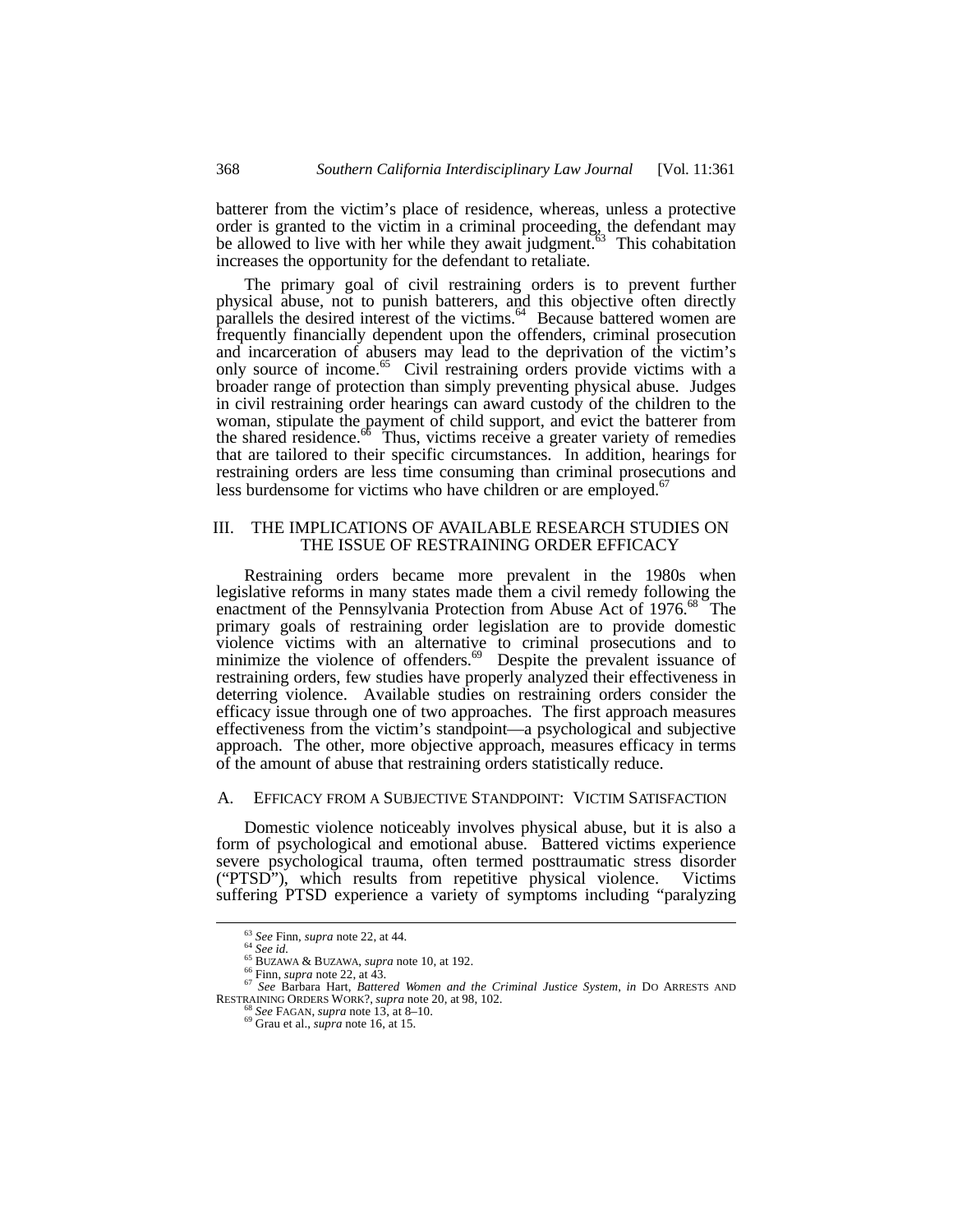terror, constant anxiety, apprehension, vigilance, and feelings of impending doom."<sup>70</sup> As the abuse continues and even escalates, the victims become "fatigued, passive, and unable to  $act.^{71}$  PTSD may also alter selfperception and the victim's perception of the offender, including seeing the batterer as someone with complete power.<sup>72</sup> Furthermore, other symptoms associated with PTSD may develop, including dissociation, depression, alcohol and substance abuse, and self-mutilation, which may recur even when the victimization ceases and the victim is safe.<sup>73</sup>

Some studies define the effectiveness of restraining orders by considering their impact on the victim's psychological well-being; that is, by measuring efficacy from the victim's standpoint.<sup>74</sup> The nature of battering relationships involves a pattern of domination and control by the abuser. Over time, the abuser controls every aspect of the victim's life defining who she is, what she believes in, and what she needs.<sup> $\degree$ </sup> In essence, the offender socially constructs the victim and becomes the puppeteer. Because battered women are often silenced in their struggle against violence as a result of the psychological effects of abuse and the inherent feeling of helplessness created by such relationships, the legal process is a way to give the victim her "voice" again.<sup>76</sup>

Studies about victim satisfaction often indicate positive psychological effects from obtaining restraining orders. A study conducted by Susan Keilitz and her colleagues found that seventy-two percent of the women obtaining a restraining order reported improvements in their lives just one month after receiving the order.<sup>77</sup> After six months, eighty-five percent reported life improvements and more than ninety percent reported an increase in emotional well-being.<sup>78</sup> In addition, eighty percent reported an increased sense of security in the follow-up interview.<sup>79</sup> The study also found that women with partners having severe violent histories were more likely to believe that the orders improved their well-being, self-esteem, and feelings of security.<sup>80</sup> A study by Mary Fischer and Karla Rose found that ninety-one percent of the women felt that their decision to obtain a

-

<sup>75</sup> *See* Fischer & Rose, *supra* note 1, at 425.

<sup>70</sup> Amy H. Schwartz, Susan M. Andersen, Tracey J. Strasser, & Teresa Ramirez Boulette, *Psychological Maltreatment of Partners*, *in* CASE STUDIES IN FAMILY VIOLENCE, *supra* note 10, at 349, 366.

<sup>71</sup> *Id.*

<sup>72</sup> Julia M. Whealin, Nat'l Ctr. for PTSD, *Complex PTSD*, *at* http://www.ncptsd.org/facts/specific/ fs\_complex\_ptsd.html (last visited Jan. 9, 2002) (on file with author).

<sup>73</sup> Dutton & Gondolf, *supra* note 10, at 341; Whealin, *supra* note 72. <sup>74</sup> *See, e.g.*, SUSAN KEILITZ, PAULA L. HANNAFORD, & HILLERY S. EFKEMAN, U.S. DEP'T OF JUSTICE, CIVIL PROTECTION ORDERS: THE BENEFITS AND LIMITATIONS FOR VICTIMS OF DOMESTIC VIOLENCE (1998), *reprinted in* 3 DOMESTIC VIOLENCE: FROM A PRIVATE MATTER TO A FEDERAL OFFENSE: THE CIVIL JUSTICE SYSTEM'S RESPONSE TO DOMESTIC VIOLENCE, at 49 (Paul Finkelman ed., 1998); Fischer & Rose, *supra* note 1, at 414.

<sup>76</sup> *Id.* at 424.

<sup>&</sup>lt;sup>77</sup> KEILITZ ET AL., *supra* note 74, at 55. The study involved phone interviews with 285 women one month after receiving protection orders and a follow-up interview with 177 of the same women, six months later. *Id.* at 52. <sup>78</sup> *Id.* at 55.

<sup>79</sup> *Id.* <sup>80</sup> *Id.* at 60.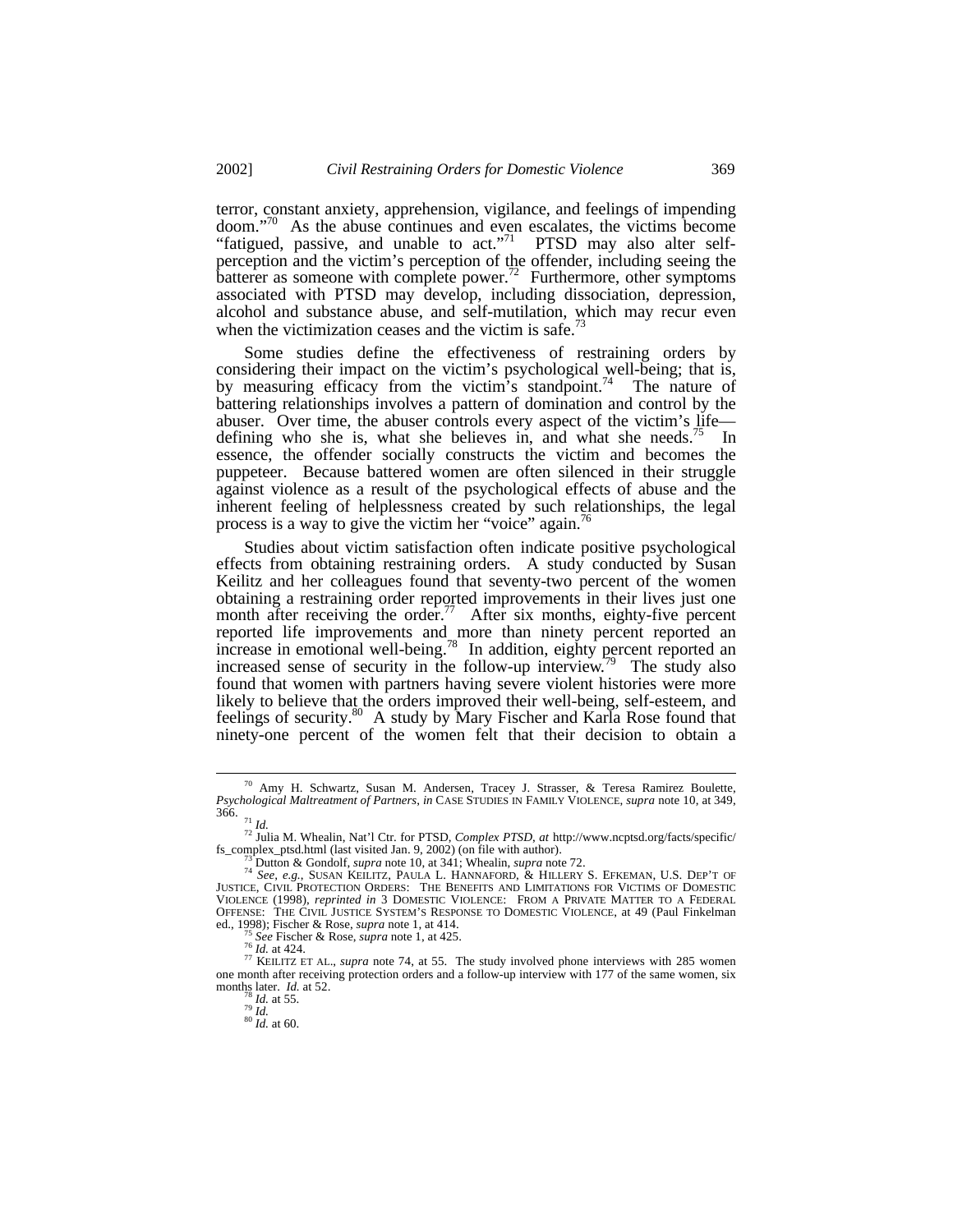restraining order was a good one.<sup>81</sup> Eighty-nine percent felt more in control of their relationships, and ninety-eight percent felt they had more control over their lives. $82$  Eighty-six percent of the victims surveyed in a Wisconsin study by Anne Horton and her colleagues were satisfied with the results of restraining orders, and ninety-four percent felt good about their decision to obtain a restraining order. $83$  Eighty-six percent of the women in a study by Adele Harrell and Barbara E. Smith felt that the TROs were helpful in documenting abuse.<sup>84</sup> Seventy-nine percent believed that the TROs helped relay the message to their partners that battering was wrong.<sup>8</sup>

Restraining orders represent many positive things to victims. They may be a symbol of a "turning point for change," or "a vision of a better life in the future."<sup>86</sup> As one battered woman puts it, "Once I got the order I thought, it's time to start all over. When you go to court to get the order and you walk out with it in your hand, you feel like you have a little bit of power over your life again."<sup>87</sup> Obtaining a restraining order also represents a victim's "internalized strength" because it may be the moment in which the battered woman has finally stood up against her battering partner.<sup>88</sup> The study by Fischer and Rose, along with other studies, confirm that women seeking court orders often have experienced extensive periods of abuse and seek court protection as a remedy of last resort. $89$  Thus, indications of victim satisfaction with the restraining order process suggest that such orders are psychologically beneficial.

Treatment of battered women involves reinforcing and encouraging the realization that the victim is capable of taking care of herself without her partner and that she has the power to make changes in their abusive relationship.<sup>90</sup> Legal intervention works to interrupt the pattern of domination and control by directly restructuring the relationship level between the victim and abuser.<sup>91</sup> Aside from ordering the abuser to refrain

-

<sup>84</sup> Harrell & Smith, *supra* note 40, at 218. This study involved interviewing 355 women who filed for TROs three months and one year after the initial order. *Id.* at 215. *Id.* at 218.

<sup>81</sup> Fischer & Rose, *supra* note 1, at 417. The study involved surveying 287 women in a Midwestern, medium-sized urban county court who obtained TROs with the assistance of the local battered women's shelter. *Id.* at 415. The survey took place at the courthouse after the women obtained their TROs, and also after the permanent order hearing for eighty-three of those women. *Id.* at 417.

<sup>82</sup> *Id.* at 417.

<sup>83</sup> Anne Horton, Kyriacos M. Simonidis, & Lucy Simonidis, *Legal Remedies for Spousal Abuse: Victim Characteristics, Expectations, and Satisfaction*, 2 J. FAM. VIOLENCE 265, 274 (1987). The study involved giving sixty-eight individuals an initial questionnaire and a follow-up questionnaire within six months of the TRO issuance. *Id.* at 268. Fifty-four individuals responded to the initial survey and fifty out of the fifty-four also responded to the second questionnaire. *Id.*

<sup>85</sup> *Id.* at 218. <sup>86</sup> Fischer & Rose, *supra* note 1, at 424.

<sup>&</sup>lt;sup>87</sup> *Id.*<br><sup>88</sup> *Id.*<br><sup>89</sup> *Id.* at 416. More than forty percent of the women in the study conducted by Keilitz and her colleagues experienced severe physical abuse at least every few months, and nearly twenty-five percent suffered abuse for more than five years. KEILITZ ET AL., *supra* note 74, at 58. Seventy-two percent of the victims in the study conducted by Horton and her colleagues had a history of abuse. Horton et al., *supra* note 83, at 271.

According to several victimization studies, battered women lapse into attributional shifting by perceiving the perpetrator as the main catalyst for her abuse and believing that only he wields the power to change her condition. Dutton & Gondolf, *supra* note 10, at 340.

<sup>91</sup> Fischer & Rose, *supra* note 1, at 425.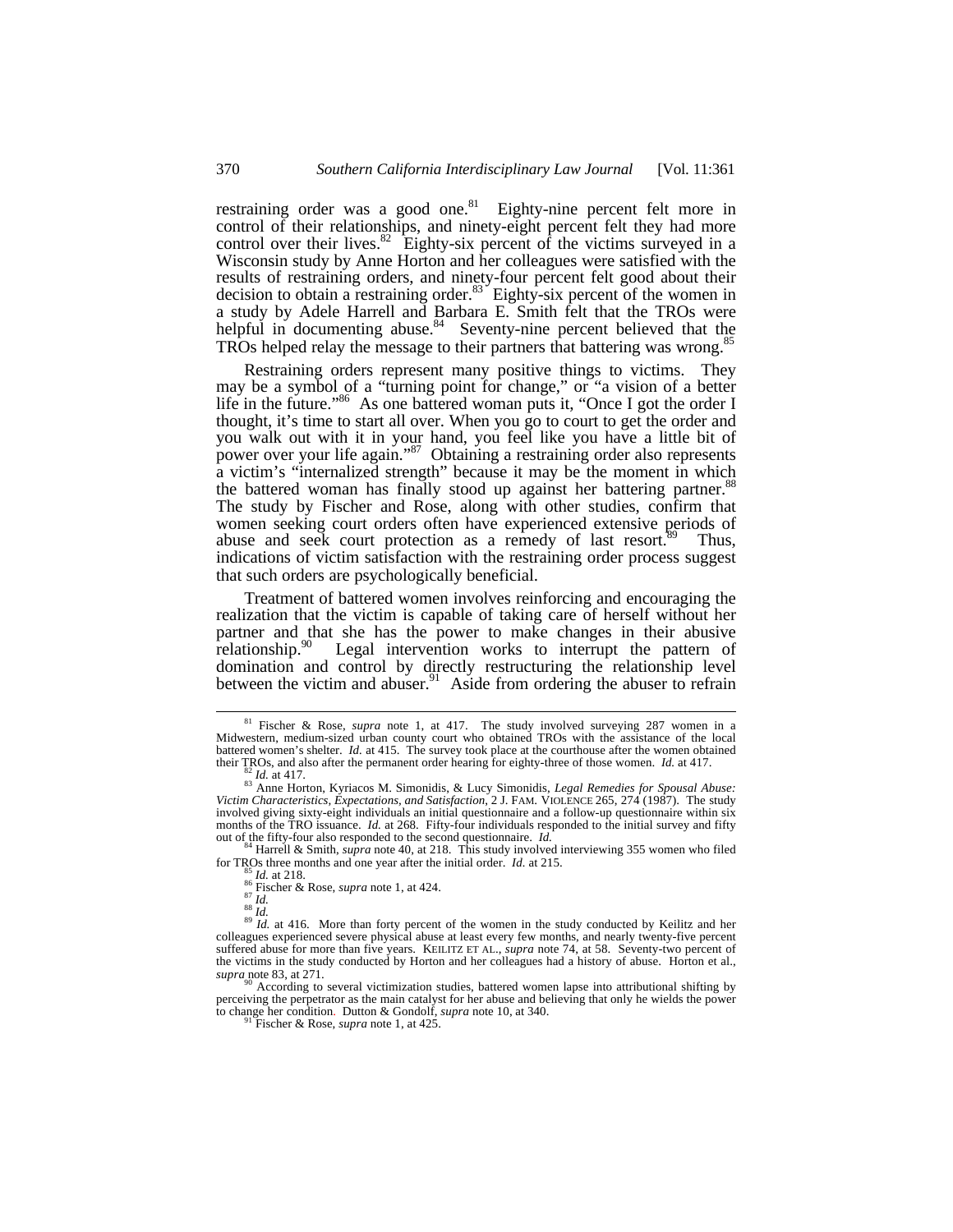from violent acts, restraining orders also contain specific measures such as contact or visitation provisions and property rights. These measures give victims an opportunity to regain power in their relationships, especially through the authorization of a judge.<sup>92</sup> The increased ability to effectuate police response, as a result of the restraining order, also increases victim empowerment. One study demonstrates how women, armed with restraining orders, effectuated greater police response compared to the period when they did not possess restraining orders.<sup>93</sup> Because restraining orders represent a method of releasing victims from their conditions of abuse and instilling a sense of control, they are successful in the psychological sense.

Studies about victim satisfaction, nevertheless, encounter methodological problems. The studies rely on questionnaires and selfselective interviews, which might be an unreliable source for determining psychological benefits.  $94$  For instance, the study by Horton and her For instance, the study by Horton and her colleagues indicated that women who expressed the most satisfaction with restraining orders possessed strong commitments to achieving change at any  $cost^{95}$ . That study also found that victims who were ambivalent about ending relationships with their partner were less satisfied with the results.<sup>96</sup> The finding of a high percentage of satisfied women in self-administered questionnaires may reflect a skewed data sample composed of a greater majority of women who are highly committed and motivated to stop abuse. These women probably possess a greater sense of determination to fully utilize the process and make it work for them than the average battered victim seeking court intervention. Thus, the levels of satisfaction expressed by the women in the study weigh more heavily as a product of their own determination rather than what restraining orders offer. Surveys about victim satisfaction also run the risk of reflecting attitudes that do not necessarily represent the rest of the battered women population.

The absence of follow-up surveys and interviews, or an inadequate time period between the issuance of the restraining orders and the followups, may inaccurately measure victim satisfaction. The absence of a follow-up questionnaire, as in the case of the Fischer and Rose study, means that the satisfaction expressed by the respondents is more indicative of feelings about the restraining order issuance or expectations the women have about restraining orders than their actual experiences in possessing restraining orders. Although these concerns are addressed in the studies by

<sup>92</sup> *See id.*

 $93\,\text{V}$  Victims with TROs reported that the police were always prompt and supportive when they were called, whereas prior to obtaining the restraining orders, officers would not even come to their aid and would dismiss their calls for help. Chaudhuri & Daly, *supra* note 24, at 235–37, 241.<br><sup>94</sup> For a brief description o

note 81. For a methodology description of the study by Keilitz and her colleagues, see *supra* text accompanying note 77. Chaudhuri and Daly's data set came from women who obtained restraining orders who were willing to be interviewed. Chaudhuri & Daly, *supra* note 24, at 232. The data from the study by Horton and her colleagues came from self-administered questionnaires of fifty-four out of sixty-eight respondents who received TROs in Dane County, Wisconsin. Horton et al., *supra* note 83, at 268.

<sup>95</sup> Horton et al., *supra* note 83, at 274, 276.

<sup>96</sup> *Id.* at 276.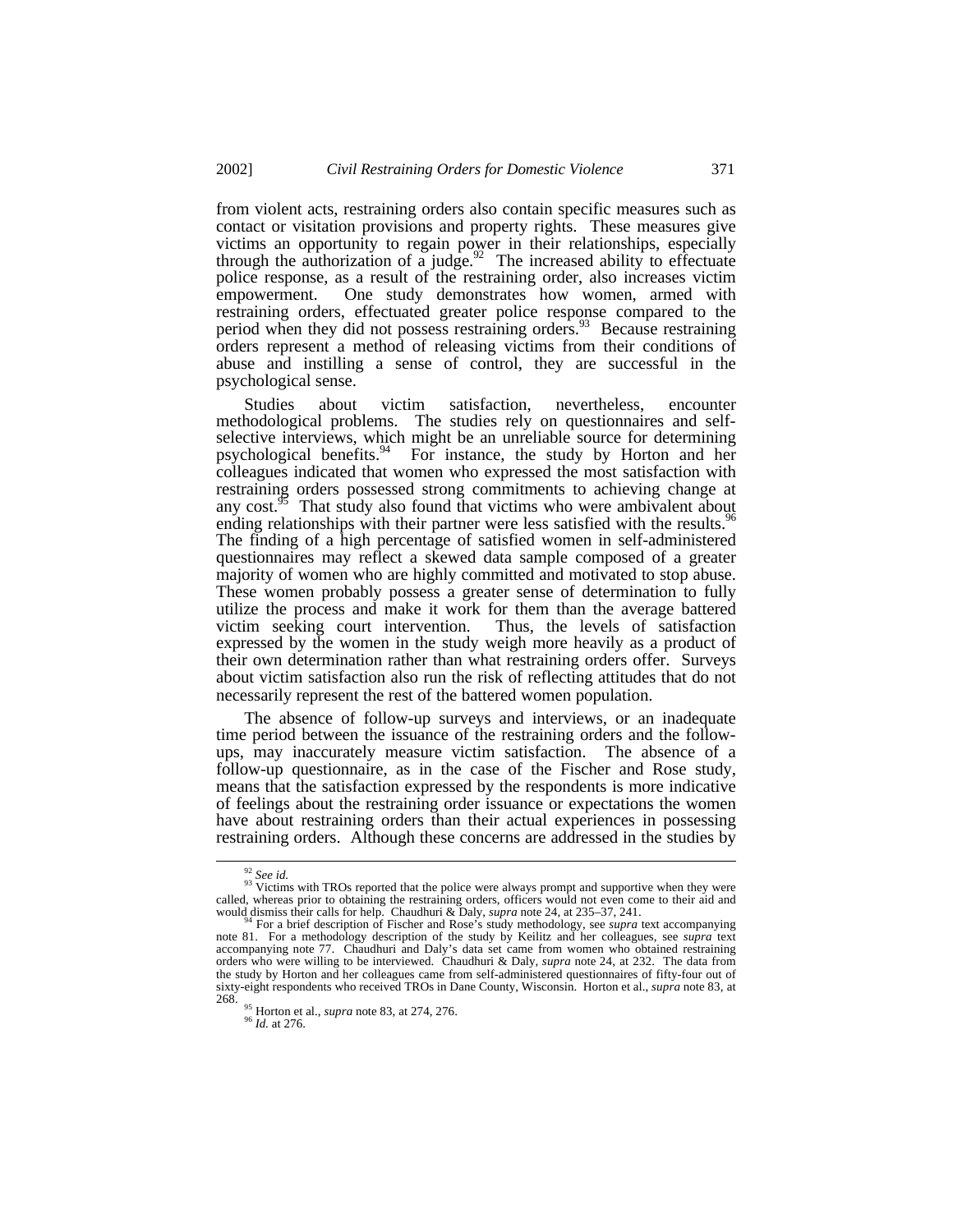Keilitz and her colleagues, Horton and her colleagues, Smith and Harrell, and Molly Chaudhuri and Kathleen Daly, all of which used follow-up interviews or surveys, concerns regarding the proper duration for the follow-up period still exist. A study with a follow-up period closer to the issuance of the restraining order may not enable the recipient of the restraining order to fully experience all the situations that could arise and to fully test and evaluate the restraining order.<sup>97</sup> Results from studies with short follow-up periods may exaggerate positive feelings and fail to document the ordinary psychological effects of restraining orders. A longer follow-up period gives women more time to reflect upon the outcome of the legal process and offer more truthful opinions. As a result, studies incorporating longer follow-up periods will be more reliable and legitimate. $\frac{98}{3}$ 

Furthermore, the absence of a control group in these studies makes it hard to firmly conclude that restraining orders are the sole factor for the women's satisfaction and psychological well-being. Battered women often seek treatment and assistance from other social programs before, and even after, court intervention. For instance, seventy-eight percent of the women who obtained restraining orders in the study by Keilitz and her colleagues reported using at least one type of service before and after obtaining a restraining order.<sup>99</sup> The types of services include legal services, assistance from community and government organizations, police protection, counseling services, and support groups.<sup>100</sup> Without controlling for these other variables, it is hard to determine whether satisfaction and an increased sense of psychological well-being are directly attributable to the restraining orders or to other factors such as outside assistance.

## B. EFFICACY FROM AN OBJECTIVE STANDPOINT: REDUCTION IN PHYSICAL ABUSE

Although studies on victim satisfaction appear to indicate the effectiveness of restraining orders on a psychological level, $^{101}$  a more accurate indicator of efficacy is to consider the deterrent effects of restraining orders on re-abuse. Despite their prevalent use, there are very few empirical studies that document how well restraining orders alleviate domestic violence for victims. Between the mid-1980s and 1990s, only five studies were found to adequately address this issue.<sup>102</sup> Some of the

 $97$  Chaudhuri and Daly conducted follow-ups one and two months after the restraining orders were granted. Chaudhuri & Daly, *supra* note 24, at 232. The duration of the follow-ups can be deemed too short to document the true perspectives of women on the orders. The brief nature of TROs, however, probably legitimizes the short follow-up period.<br><sup>98</sup> The study by Keilitz and her colleagues used a six-month follow-up period while the study by

Harrell and Smith used a one-year follow-up period. KEILITZ ET AL., *supra* note 74, at 52; Harrell & Smith, *supra* note 40, at 215. Results of both studies probably have more weight and legitimacy in representing the true attitudes toward restraining orders.

<sup>99</sup> KEILITZ ET AL., *supra* note 74, at 63. <sup>100</sup> *Id.* at 63–64.

<sup>&</sup>lt;sup>101</sup> That is, if the methodological problems of the studies are overlooked for the time being.

<sup>102</sup> Carlson et al., *supra* note 17; Chaudhuri & Daly, *supra* note 24; Grau et al., *supra* note 16; Harrell & Smith, *supra* note 40; Klein, *supra* note 20.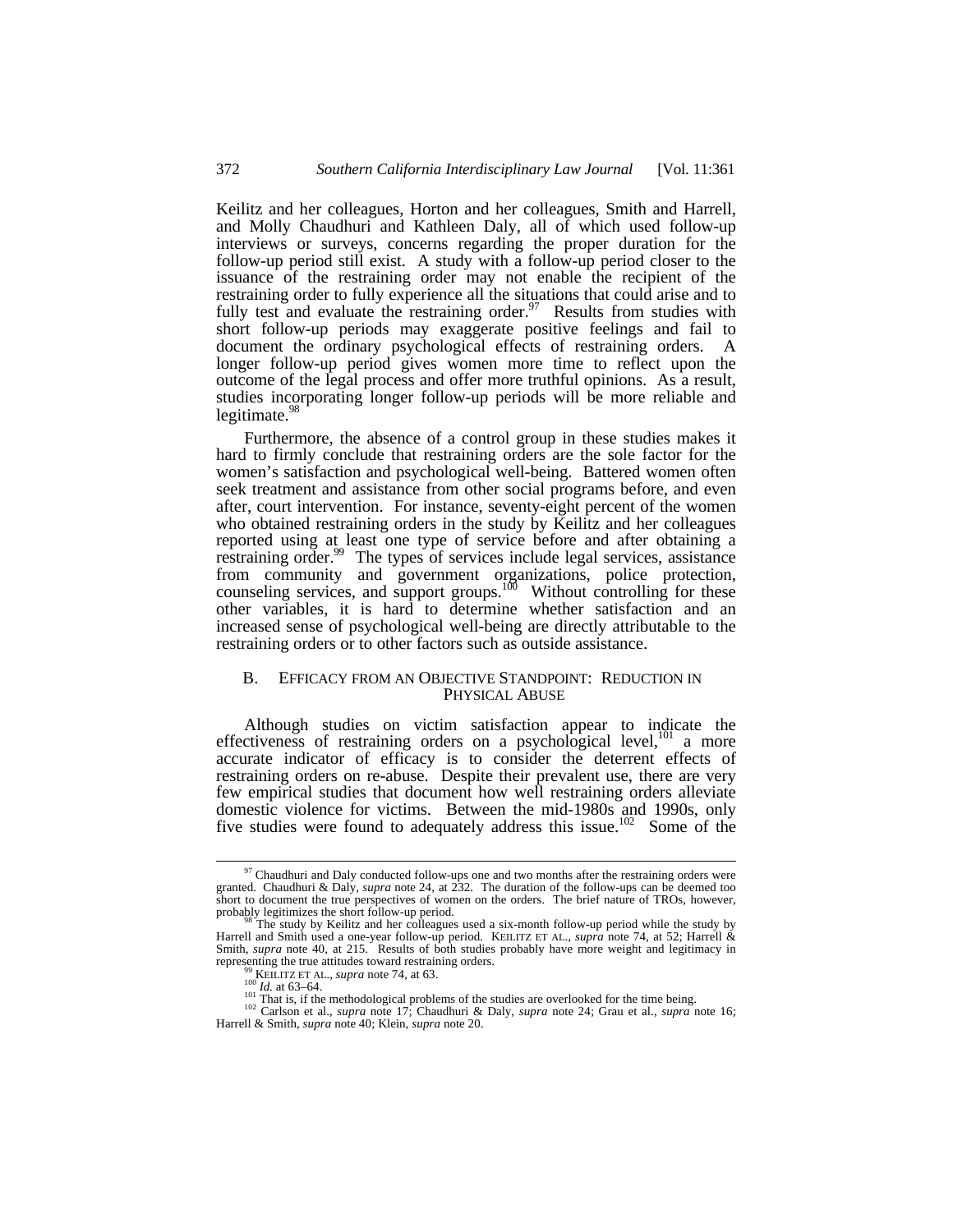studies confirm the common perception that restraining orders are ineffective, while others suggest hope about the prevention of further abuse, at least for certain groups of women.

The study conducted by Janice Grau and her colleagues involved 270 interviews with domestic violence victims in Florida, Vermont, Ohio, and North Carolina who received assistance from federally funded Family Violence Demonstration programs.<sup>103</sup> Twenty-four percent of the victims obtained restraining orders as a result of their contact with the violence intervention programs and nine percent obtained restraining orders prior to their contact with the programs.<sup>104</sup> The participants were interviewed about four months after their most recent contact with the programs.<sup>105</sup> The design of this study compared pre- and post-restraining order abuse of the women who obtained restraining orders to those who did not.<sup>106</sup> Results indicated that about sixty percent of all victims were abused within four months, regardless of the presence of restraining orders.<sup>107</sup> When the variable of the degree of prior abuse was introduced into the analysis, however, the authors found that victims with fewer prior injuries had a slight decrease in abuse when they had restraining orders.<sup>108</sup> Restraining orders were less likely to aid victims with histories of severe abuse.<sup>109</sup> The authors concluded that restraining orders were not helpful in stopping physical violence and that women who receive restraining orders remain at risk for injury. $110$ 

Harrell and Smith conducted their study of 355 women in Denver and Boulder, Colorado who had petitioned for temporary and permanent restraining orders.<sup>111</sup> The study conducted interviews with the petitioners three months after the initial order and a follow-up interview one year after the order.<sup>112</sup> Of the women who obtained TROs, only sixty percent returned for permanent orders.<sup>113</sup> The authors found that sixty percent of the women reported re-abuse in their two interviews, indicating that restraining orders were violated within a year after issuance.<sup>114</sup> Moreover, nearly one-third of the women who had restraining orders experienced severe violence,<sup>115</sup> forty-three percent reported threats of violence and acts

<sup>103</sup> Grau et al., *supra* note 16, at 20.

<sup>104</sup> *Id.* at 21.

<sup>105</sup> *Id.* at 20. <sup>106</sup> The study referred to harassment, verbal threats, and acts of physical violence as "abuse." *Id.* at 20.<br><sup>107</sup> *Id.* at 22. Fifty-nine percent of the victims without restraining orders were abused compared to

fifty-six percent of those with restraining orders. *Id.*

Fifty-four percent of the victims with lower prior injuries were abused compared to only fortyfour percent of those with restraining orders. *Id.* at 24.<br><sup>109</sup> Sixty-five percent of the victims with a history of high prior abuse who did not obtain

restraining orders were abused, compared to sixty-seven percent of those who had restraining orders. *Id.*

<sup>110</sup> *Id.*

<sup>111</sup> Harrell & Smith, *supra* note 40, at 215, 219.

<sup>112</sup> *Id.* at 215. <sup>113</sup> *See id.* at 219.

<sup>114</sup> *Id.* at 223.

<sup>&</sup>lt;sup>115</sup> Twenty-nine percent of the women experienced severe violence, which included being kicked, strangled, beaten, threatened with weapons, and having sex forced on them. *Id.* at 224–25.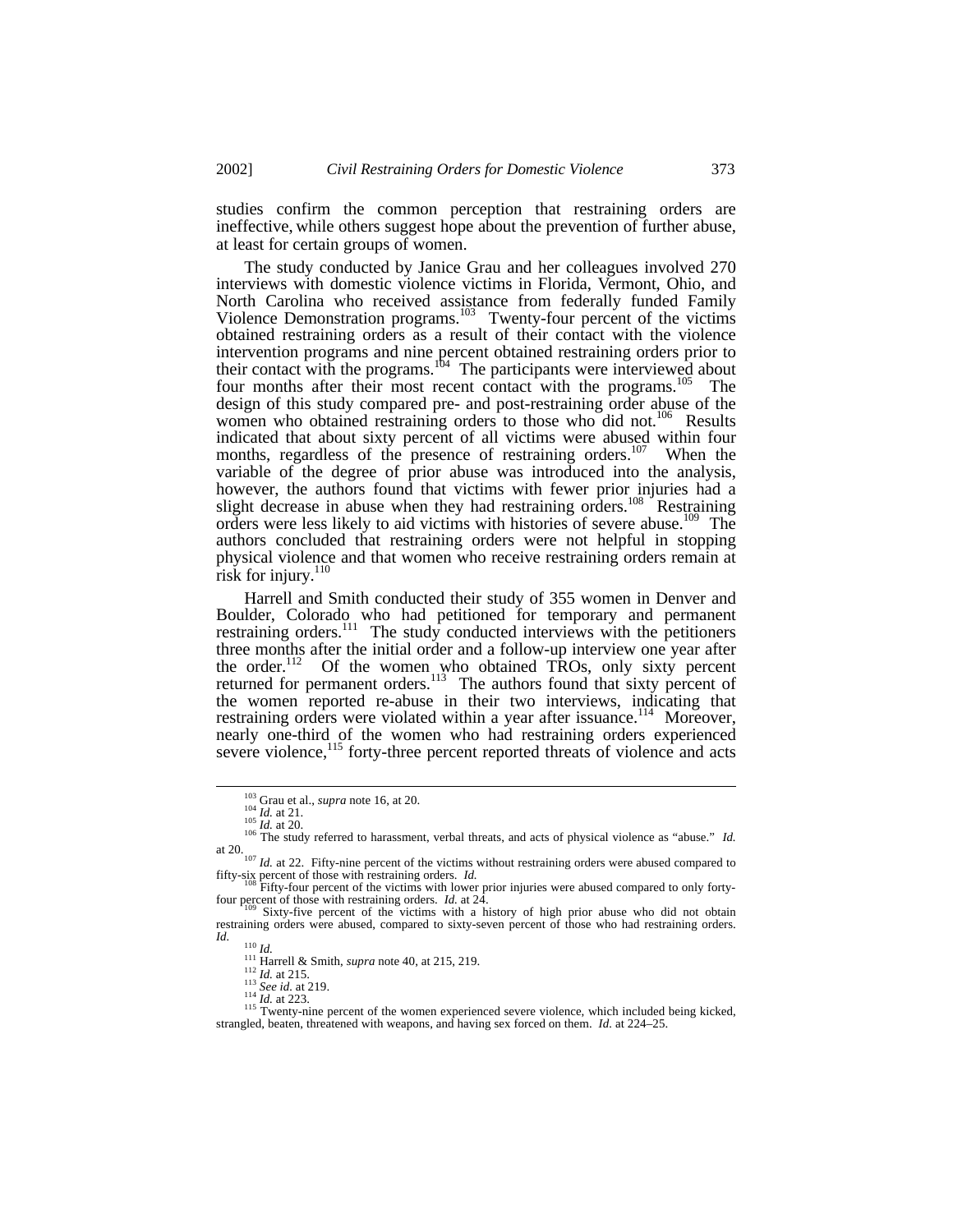of property damage by their partners, and over fifty percent of the women reported psychological abuse within a year of the restraining order.<sup>116</sup> The study found that the level of re-abuse was not affected by the presence or absence of a permanent restraining order.<sup>117</sup> The authors noted, however, that if women obtaining permanent orders were at greater risk than those who did not obtain permanent orders, then the permanent restraining orders may have been effective in decreasing what otherwise may have been an even higher number of re-abuse victims.<sup>118</sup> Similar to the results of the study by Grau and her colleagues, Harrell and Smith found that victims with serious prior abuse histories were at a higher risk of serious reabuse.<sup>119</sup> The study results also indicated that women with children were more likely to experience post-restraining order violence than women without children.<sup>120</sup>

Andrew Klein's study of court data from 663 restraining order cases in Quincy, Massachusetts $^{121}$  demonstrated that almost half of the offenders perpetuated violence within two years of the restraining order.<sup>122</sup> This study tracked defendants for two years, documenting further abuse from filings of criminal complaints against each defendant anywhere in Massachusetts and from new restraining orders issued in the Quincy Court against the offender for new abuse incidents.<sup>123</sup> The study indicated that batterers with prior active criminal histories re-abused more than those without criminal histories or those who had inactive histories.<sup>124</sup> There were no significant differences in re-abuse rates for victims who dropped or kept their restraining orders.<sup>125</sup> The author concluded that restraining orders do not adequately protect women from further abuse and that their positive effect stems mainly from their issuance rather than their maintenance.<sup>126</sup>

The results from the study by Chaudhuri and Daly indicated higher rates of success with TROs. The study involved interviews with thirty women who obtained restraining orders in the New Haven Family Court.<sup>1</sup> The initial interview was conducted one week after the victims had

<sup>&</sup>lt;sup>116</sup> *Id.* at 225. Psychological abuse included making the victim stay in the house, shaming her in public, keeping her from going to work, harassing her at work, tracking her around town, taking her money, stopping her from using the car or telephone, and swearing at, screaming at, or insulting her. *Id.* at 216.<br>
<sup>117</sup> *Id.* at 229.<br>
118 *Id.* at 240.

 $\frac{119}{10}$  *Id.* at 241.

 $120$  *Id.* at 233. The authors also looked at other potential predictors of re-abuse including the level of restraining order enforcement, history of abuse, case characteristics, and restraining order contents.

*Id.* at 229–37. <sup>121</sup> Klein, *supra* note 20, at 193. <sup>122</sup> 48.8% of the offenders re-abused their victims. *Id.* at 199.

<sup>&</sup>lt;sup>423</sup>*Id.* at 194. Filing of a criminal complaint meant either an arrest for violations of existing restraining orders or for new assaults and threats. *Id.*<br><sup>124</sup> *Id.* at 202. An inactive criminal history meant the offender's last arrest was more than fifteen

years ago. *Id.*<br><sup>125</sup> *Id.* at 207. Almost half of the women in the study dropped their restraining orders prior to the one-year termination. *Id.* one-year termination. *Id.*<br><sup>126</sup> *Id.* The author also examined other variables including offender age, abuse incident, victim

characteristics, court characteristics, and police characteristics. *Id.* at 194–202. <sup>127</sup> Chaudhuri & Daly, *supra* note 24, at 232.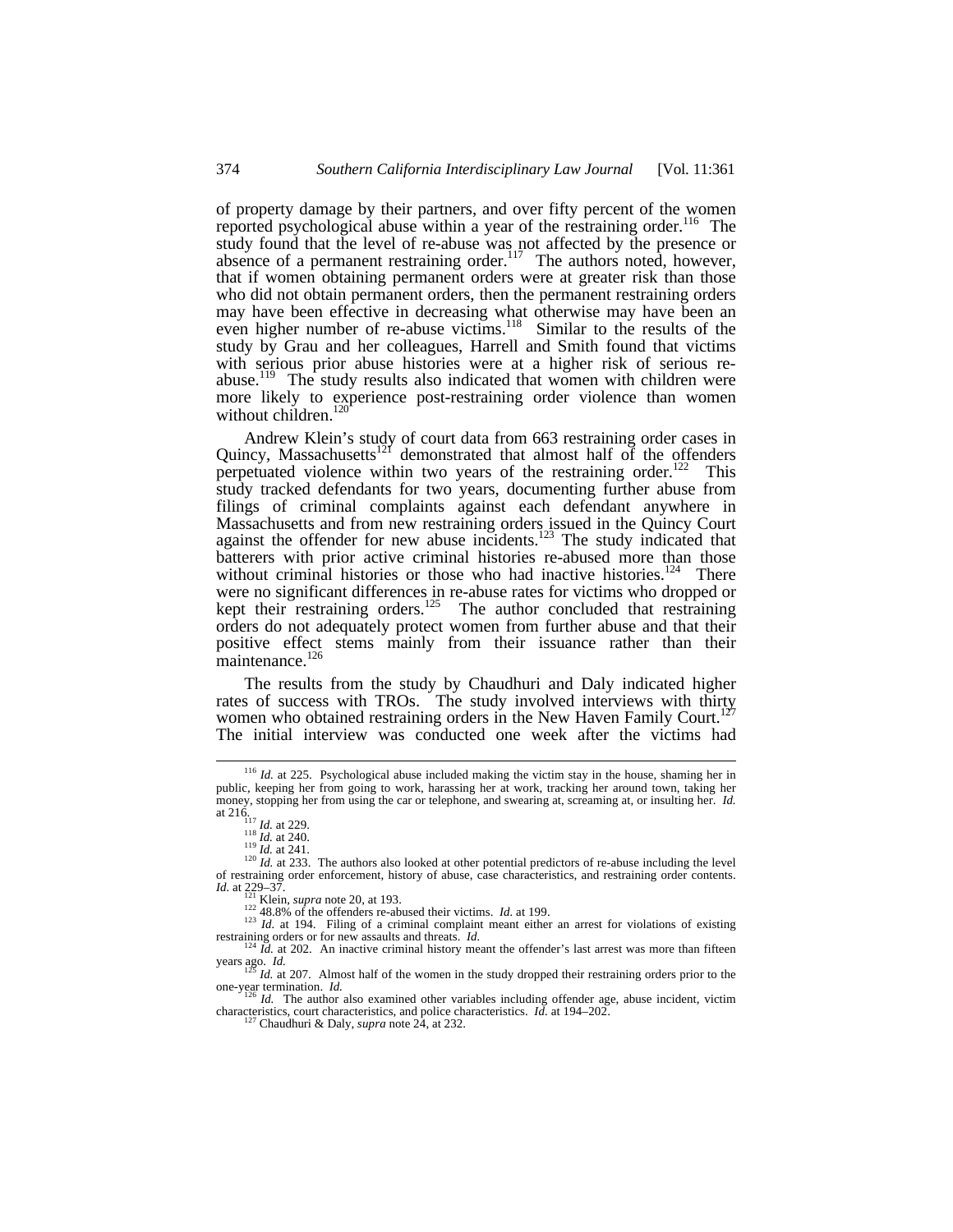obtained the TROs, and two follow-up phone interviews were conducted one month and two months after obtaining the restraining orders.<sup>128</sup> The authors found that only thirty-seven percent of the men violated the terms of the TRO within the two-month period after issuance.<sup>129</sup> That meant that almost two-thirds of the women were not re-abused by their partners. Similar to the findings in Klein's study, the authors of this study discovered that all the men with prior conviction records violated the  $TROs$ <sup>130</sup> The study also noted that TRO violators were more likely to be unemployed or working part-time jobs, and were more likely to be engaged in drug or alcohol abuse.<sup>[3]</sup> The authors concluded that the question of TRO The authors concluded that the question of TRO effectiveness depended on the offender's circumstances and motivation, and that there was no definite answer to the issue.<sup>132</sup>

Matthew Carlson and his colleagues' study of court records and police reports of domestic violence cases in Travis County, Texas found that the physical abuse of victims decreased by sixty-six percent after they obtained restraining orders.<sup>133</sup> The study looked at 210 couples who filed protective orders between 1990 and 1992 and who also had police records two years before and two years after the restraining orders.<sup>134</sup> In contrast to the findings of Harrell and Smith,<sup>135</sup> this study found that women who obtained permanent restraining orders experienced a greater decrease in re-abuse than women who obtained only TROs.<sup>136</sup>

The study also tested variables affecting re-abuse, including the socioeconomic status of victims and offenders, race, length of the relationship, the presence of children, and police intervention.<sup>137</sup> The study's findings suggest that women with very low socioeconomic status are more likely to be abused before and after the restraining orders, and to report a significantly smaller decrease in re-abuse.<sup>138</sup> African-American women were more likely to report pre- and post-restraining order violence than Whites or Hispanics, and they also encountered a smaller decline in post-order abuse.<sup>139</sup> The authors also found that couples in longer The authors also found that couples in longer relationships had a significantly greater decrease in re-abuse than those in

-

<sup>134</sup> *Id.* at 210–11.

<sup>135</sup> *See* Harrell & Smith, *supra* note 40, at 229 (finding no differences in re-abuse levels in the presence or absence of a restraining order).<br><sup>136</sup> Permanent restraining orders reduced pre-order violence by sixty-eight percent, whereas TROs

reduced violence by fifty-two percent. Carlson et al., *supra* note 17, at 215.

<sup>139</sup> White and Hispanic victims reported a seventy-three percent and seventy-four percent decline in abuse, respectively, while African-American women reported only a fifty-four percent decline. *Id.* at 216.

<sup>128</sup> *Id.* <sup>129</sup> *Id.* at 237. <sup>130</sup> *Id.* at 239–40.

 $\frac{131}{132}$  *Id.* at 240.<br>
<sup>132</sup> *Id.* at 245. The authors also investigated other variables in the study such as police responsiveness and the women's experience with legal representation, program services, and the court system. *Id.* at 235–37, 241–45. <sup>133</sup> Carlson et al., *supra* note 17, at 214–15. The authors compared the percentage of women

reporting pre- and post-restraining order abuse two years before obtaining the restraining order and two years after. *Id.* at 214.

<sup>&</sup>lt;sup>137</sup> *Id.* at 212–13.<br><sup>138</sup> *Id.* at 215.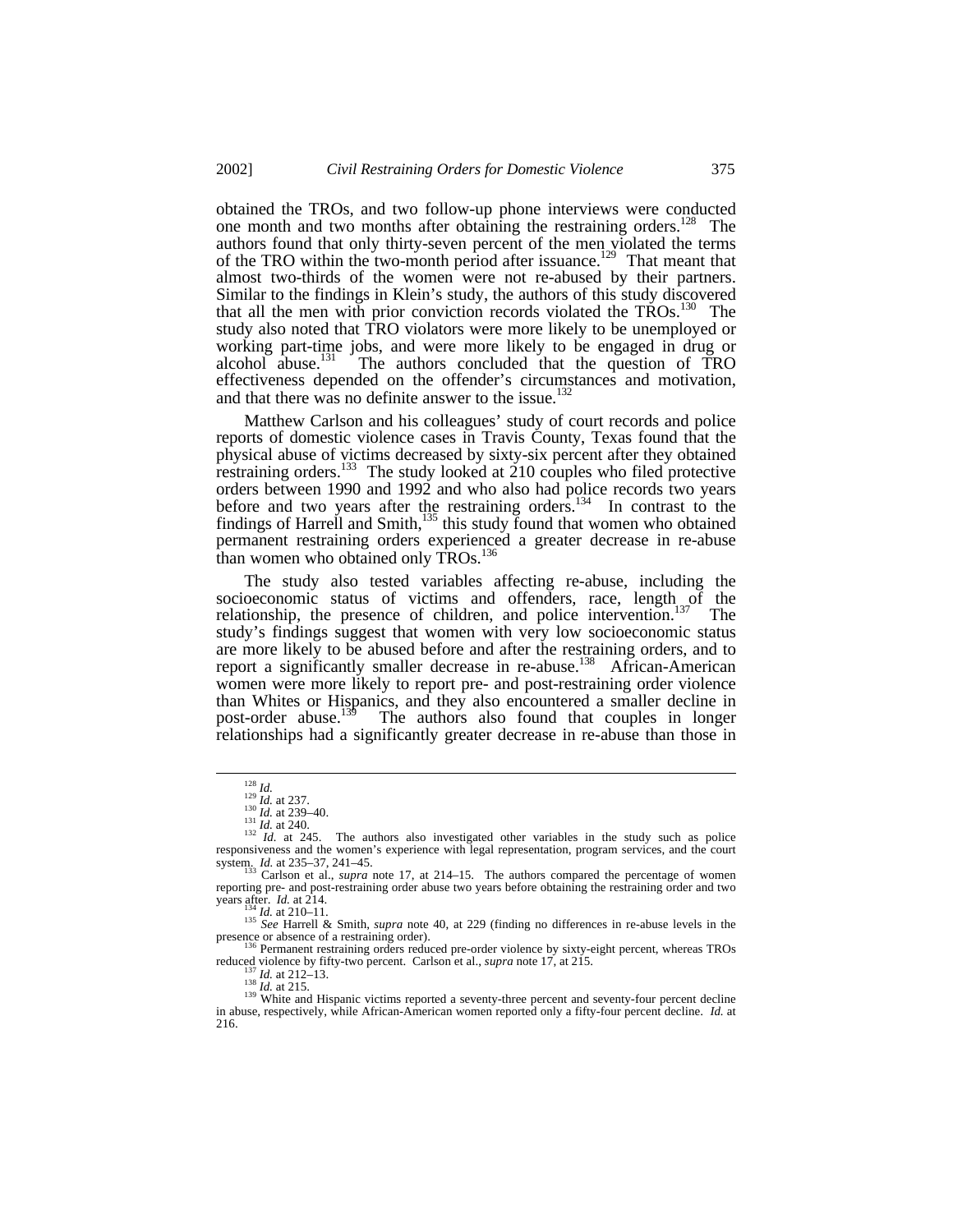short-term relationships.<sup>140</sup> Similar to the findings of Harrell and Smith, this study confirms that women with children experience a smaller decrease in abuse than their childless counterparts.<sup>141</sup> The study also found that women with partners who had been arrested prior to the restraining orders were more likely to experience a reduction in abuse than women whose partners had never been arrested.<sup>142</sup> The authors concluded that restraining orders are effective for a majority of the women because results indicate a reduction in post-order violence.<sup>143</sup>

### C. CRITIQUES OF THE RESEARCH STUDIES AND SUGGESTIONS FOR FUTURE STUDIES

The results of available research studies lead to an inconclusive answer about the effectiveness of restraining orders, which encourages further research in this area. One major problem with current studies is the absence of control groups—victims who do not obtain any restraining orders. With the exception of the study by Grau and her colleagues, $<sup>1</sup>$ </sup> results of the other studies came from a comparison of the amount of violence before and after the issuance of restraining orders for the same group of women.<sup>145</sup> The problem with this methodology is that there is no conclusive determination that the decrease in post-restraining order violence is the direct result of the restraining orders.

A control group helps facilitate valid inferences about the cause when other irrelevancies exist.<sup>146</sup> It helps separate the effects attributable to the independent variable from the effects attributable to other factors in the study. For instance, in the case of determining the causal relationship between restraining orders and the reduction in re-abuse, controlling for other factors that may affect the level of violence, such as social intervention programs, becomes important to pinpoint the actual cause of the decline or lack of decline in post-restraining order violence.

Measuring the efficacy of restraining orders based on the level of preand post-order violence runs the risk of not accounting for extraneous variables that could affect the level of post-restraining order violence. Variables such as time and individual victim characteristics may maintain, increase, or decrease the level of post-order violence. For instance, in the Harrell and Smith study, the finding that permanent restraining orders did

<sup>&</sup>lt;sup>140</sup> *Id.* at 215.<br><sup>141</sup> Women with children experienced a fifty-one percent decline in abuse compared to women without children, who experienced a seventy-three percent decline. *Id.* at 216.

 $2$  Women whose partners were arrested prior to restraining orders reported a seventy-one percent decrease in violence, compared to a forty-five percent decrease in violence for women whose partners were never arrested. *Id.* at 215.

*Id.* at 220.

 $144$  In the study conducted by Grau and her colleagues, the sample consisted of women with and without restraining orders who also used services from federally funded domestic violence programs. Grau et al., *supra* note 16, at 20. <sup>145</sup> *See* Carlson et al., *supra* note 17, at 211; Chaudhuri & Daly, *supra* note 24, at 232; Harrell &

Smith, *supra* note 40, at 215; Klein, *supra* note 20, at 193–94.

<sup>146</sup> For a more detailed discussion about controlled experiments, see THOMAS COOK & DONALD T. CAMPBELL, QUASI-EXPERIMENTATION: DESIGN & ANALYSIS ISSUES FOR FIELD SETTINGS 7–9 (1979).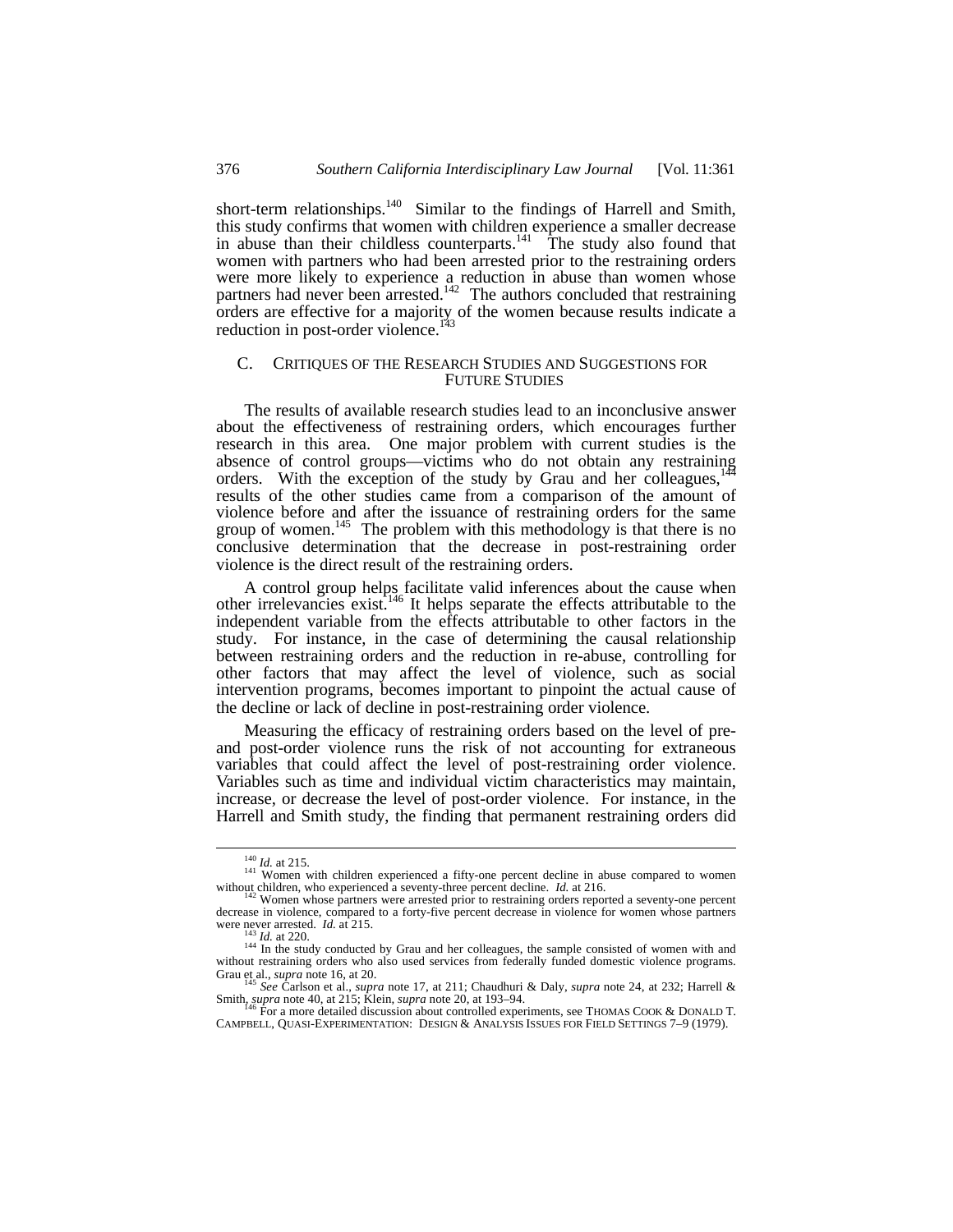not affect the level of post-restraining order violence<sup>147</sup> may have been attributable to the personal characteristics of the victims; the women who obtained permanent restraining orders in the study may have been the ones who experienced severe abuse for a long duration of time prior to the orders. Studies indicate that restraining orders are less effective for certain types of women, especially those who experience severe prior abuse,<sup>148</sup> and thus, studies on the effects of restraining orders for this category of women are unlikely to lead to positive findings. The failure to implement controls in pre- and post-studies—for instance, the variable of the severity of the victims' prior abuse in Harrell and Smith's study—may incorrectly result in negative implications about restraining order efficacy.

Although having a control group better confirms the causal inference, the practicability of implementing control groups in domestic violence studies is problematic. This may explain why only one study, among a handful, uses a control group.<sup>149</sup> Researchers face a moral dilemma if they are required to establish experimental and control groups for validity purposes and must deny restraining orders to one group of women when everyone needs protection. Furthermore, controlled studies that allow victims a choice in obtaining restraining orders or forgoing it, to be more ethically sound, run into problems of self-selection and bias. Such studies may end up with artificial sample sets where the control group is comprised only of women with milder cases of abuse who may have a higher tendency to forgo restraining orders than women who suffer from severe abuse.

To resolve this conflict between having control groups and the ethical concerns raised by such control groups in domestic violence studies, social scientists will have to find a compromise between the two. Studies might consider creating a control group comprised of women who only seek social intervention, such as shelters or counseling, and who are qualified for legal intervention but choose not to pursue it, perhaps because of emotional and psychological problems. A control group might also be formed with women who are issued restraining orders, but who do not believe in the order they obtain or who do not fully utilize it. Another alternative is to review restraining order court cases and match women who received the orders to women who are refused such orders in court; such matching would minimize selection bias.

Nevertheless, these methodologies also present problems. Locating specific types of victims, such as those able but unwilling to obtain restraining orders, in order to compare their attributes with those of women who obtain restraining orders is considerably difficult. Moreover, women

<sup>147</sup> Harrell & Smith, *supra* note 40, at 229.

<sup>148</sup> *See* Grau et al., *supra* note 16, at 24; Harrell & Smith, *supra* note 40, at 241.

<sup>&</sup>lt;sup>149</sup> It is unclear, however, from the methodology discussed by Grau and her colleagues how the control group was created. The common denominator appears to be that all the women were former clients of federally funded Family Violence Demonstration programs. Grau et al., *supra* note 16, at 20. Twenty-four percent obtained restraining orders as a result of program contacts, and nine percent obtained orders prior to their program contacts. *Id.* at 21. In their study, the authors did not provide details about the similarities in victim characteristics of the two groups, such as length of abuse, severity, age, etc.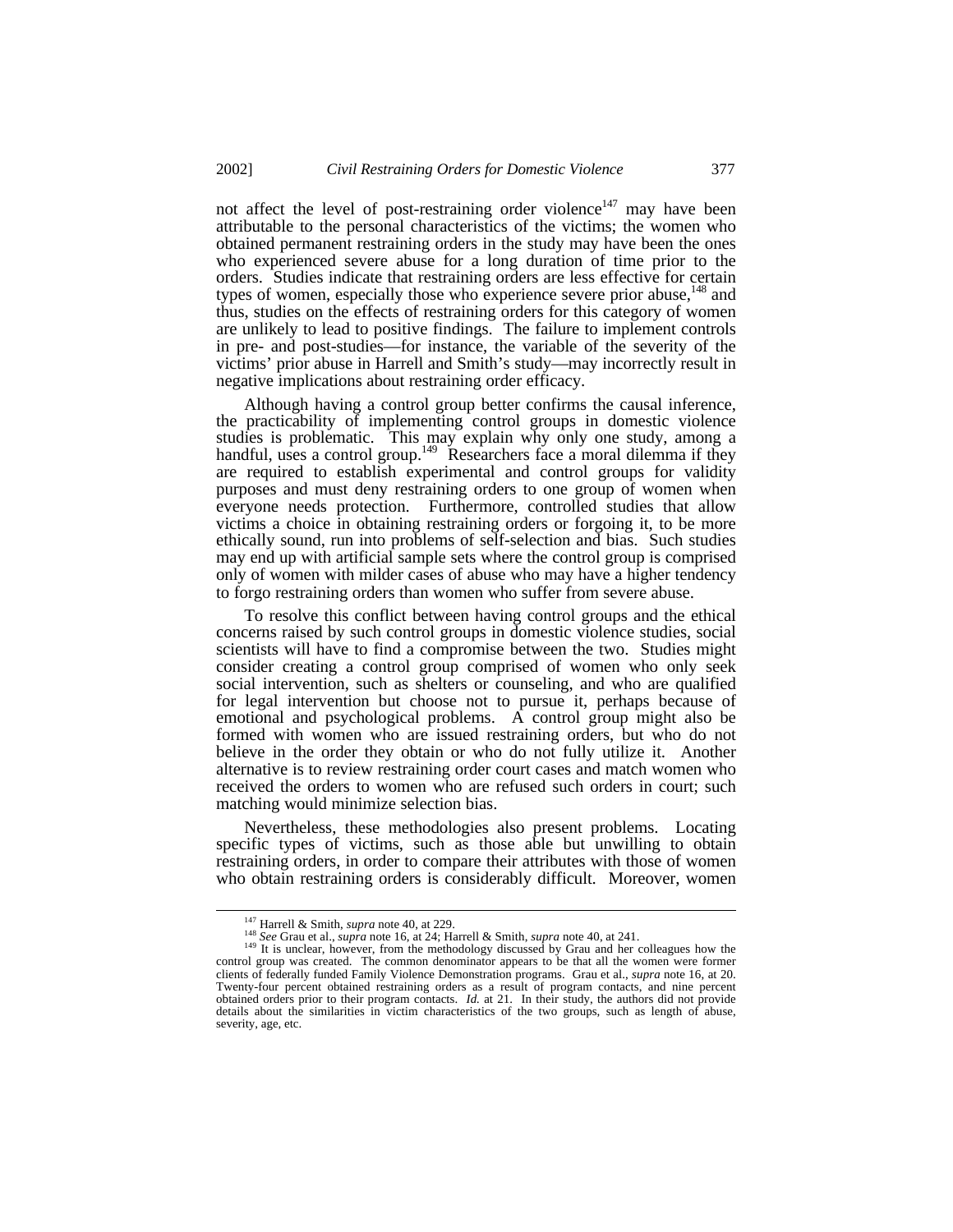who follow through in obtaining a restraining order often believe in the power of legal intervention or else they would have abandoned the process; thus, finding victims who possess restraining orders, but who are willing to disregard the legal protection is probably impracticable. Furthermore, giving women the choice of opting out of a study results in a less randomized treatment group and increases selection bias. The underlying threat is that the results of the study will be representative of the types of people who volunteer themselves for the study as opposed to the general victim population. $<sup>1</sup>$ </sup>

Even if a study has a control group, there may be methodological problems associated with the control. For instance, one critique of the study by Grau and her colleagues was that the control group received some form of social intervention, which probably affected re-abuse rates.<sup>151</sup> The study's conclusion about a negligible difference in re-abuse rates between the control and experimental groups remains questionable because the reabuse rate for the control group may have been lower than normal due to the social assistance that the women received. A control group composed of women who do not obtain any type of domestic violence assistance would probably reflect more accurate findings about the level of restraining order efficacy.

It is important to note, however, that all the women in the study sample were domestic violence program participants,<sup>152</sup> which minimizes the concern that the factor of additional assistance affected outcomes and voided the validity of the control group. Even if women in the control group obtained assistance, the efficacy of the restraining order can still be determined if there is some reduction in violence in the experimental group; both groups contain the variable of assistance and are, therefore, comparable. Nonetheless, the opportunity for a reduction in post-order violence may have been reduced due to the additional variable. The additional assistance that women receive during the restraining order process could minimize the full potential and independent effects of restraining orders on violence.

Another methodological problem concerns the research data. The data of available studies originates from a time frame between the mid-1980s to the early 1990s.<sup>153</sup> During this period, legal reforms were being During this period, legal reforms were being

<sup>&</sup>lt;sup>150</sup> For a discussion about selection, see COOK & CAMPBELL, *supra* note 146, at 53. Selection bias may, however, be eliminated by the careful matching of women who receive restraining orders in court to those whose applications are not granted, and then comparing the levels of re-abuse experienced by the two groups.

Carlson et al., *supra* note 17, at 207. Grau and her colleagues' study sample consisted of participants in the domestic violence demonstration programs. Grau et al., *supra* note 16, at 20. Thus, even if the women did not obtain restraining orders, they still had assistance, which could contribute to a greater reduction in violence than if no assistance was provided at all.

<sup>152</sup> Grau et al., *supra* note 16, at 20.

<sup>153</sup> Grau and her colleagues conducted their interviews in 1980. Grau et al., *supra* note 16, at 20. Chaudhuri and Daly conducted interviews during 1986–97. Chaudhuri & Daly, *supra* note 24, at 233. Klein's research was based on court cases in 1990. Klein, *supra* note 20, at 193. Carlson and his colleagues' research involved court records and police reports filed between 1990 and 1992. Carlson et al., *supra* note 17, at 210. Harrell and Smith's interviews took place in 1991. Harrell & Smith, *supra* note  $40$ , at  $214$ .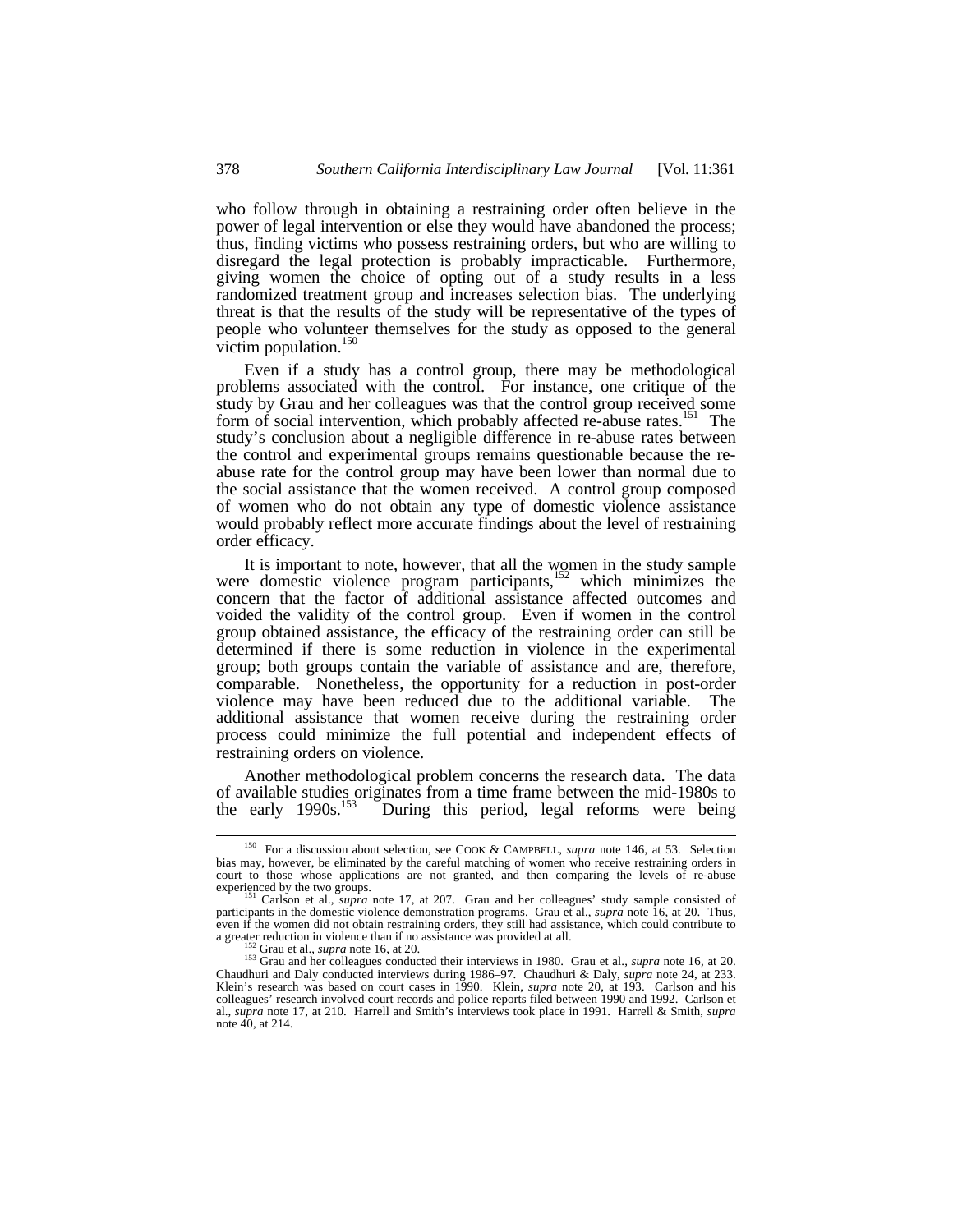implemented and tested, and the law enforcement agencies and the prosecutorial and judicial departments were reevaluating their policies and responses to domestic violence.<sup>154</sup> The experimental nature of programs and policies during this time renders some conclusions of efficacy studies conducted during this time frame less accurate and incomplete. For instance, the insufficiency or absence of prosecutorial and judicial response to domestic violence limits restraining order efficacy. Judicial officers and prosecutors perform key tasks in legal intervention. Judges are in charge of issuing restraining orders and have the ultimate authority in defining the parameters of the violations and imposing punishment. Prosecutors assist the court in identifying offenders and bringing charges against them to protect victims. Numerous studies in the late 1980s and early 1990s have documented disparaging and indifferent or ambivalent responses by court personnel when they deal with battered women.<sup>155</sup> Such judicial attitudes resulted in minimized sentencing of offenders and a reluctance to issue restraining orders to victims.<sup>156</sup> Prosecutors were more likely to dismiss domestic violence cases in an effort to allocate scarce resources to homicides and drug-related cases, and were criticized for failing to perceive the seriousness of domestic violence crimes.<sup>157</sup> The failure of prosecutors and judges to take domestic violence seriously and to stand up against offenders contributed to minimize the effectiveness of restraining orders in the 1980s and early 1990s.<sup>158</sup>

Another recognized limitation to the effectiveness of restraining orders concerns police enforcement. Because restraining orders are pieces of paper issued by judges, their ability to reduce violence depends significantly upon law enforcers.<sup>159</sup> Although liability lawsuits filed

<sup>&</sup>lt;sup>154</sup> Although researchers and practitioners have identified the ineffective role of the criminal justice system in responding to domestic violence for decades, it was not until the 1970s that the system began to take a victim protection and direct intervention approach. *See* BUZAWA & BUZAWA, *supra* note 10, at 5–7 (discussing the trends); David A. Ford, Ruth Reichard, Stephen Goldsmith, & Mary Jean Regoli, *Future Directions for Criminal Justice Policy on Domestic Violence*, *in* DO ARRESTS AND RESTRAINING ORDERS WORK?, *supra* note 20, at 243, 244–45. The change resulted in new legislation and the implementation of specific intervention policies, including mandatory arrest policies and nodrop prosecution policies, to criminalize domestic violence and protect victims. For further discussions about the legal, prosecutorial and judicial changes, see BUZAWA & BUZAWA, *supra* note 10, at 121–31,

<sup>171–86.</sup> <sup>155</sup> A 1991 study by H. McGregor and A. Hopkins found that judges tended to hold battered women partially responsible for their victimization. Wan, *supra* note 23*,* at 610. Another study by D.L. Rhode in 1989 found family court judges unsympathetic to victims; some even informed the petitioners that their situations were better addressed at home. *Id.*

<sup>156</sup> BUZAWA & BUZAWA, *supra* note 10, at 96; Wan, *supra* note 23, at 610. For instance, in the Klein study, most offenders who were arrested for violating restraining orders were not placed on probation nor sentenced to jail. Klein, *supra* note 20, at 208. The court dismissed almost thirty-three percent of the cases outright. *Id.* Slightly over twenty-five percent of the violators were placed on probation and eighteen percent were sentenced to jail. *Id.* at 209.

See BUZAWA & BUZAWA, *supra* note 10, at 83–84.

<sup>&</sup>lt;sup>158</sup> The contribution of prosecution in the restraining order process is, however, limited. Studies on the deterrent effect of prosecution on abuse find that prosecution does not reduce future violence. *See* Robert C. Davis, Barbara E. Smith, & Laura B. Nickles, *The Deterrent Effect of Prosecuting Domestic Violence Misdemeanors*, 44 CRIME & DELINQ. 434, 435, 441 (1998). Prosecution may, however, serve as a strategic tool that empowers women and allows them to regain control of their relationship. *See* BUZAWA & BUZAWA, *supra* note 10, at 90.

The deterrent value of arrests on re-abuse remains inconclusive. Many studies have researched this issue, but conclude with mixed positive and negative results. The first controlled, randomized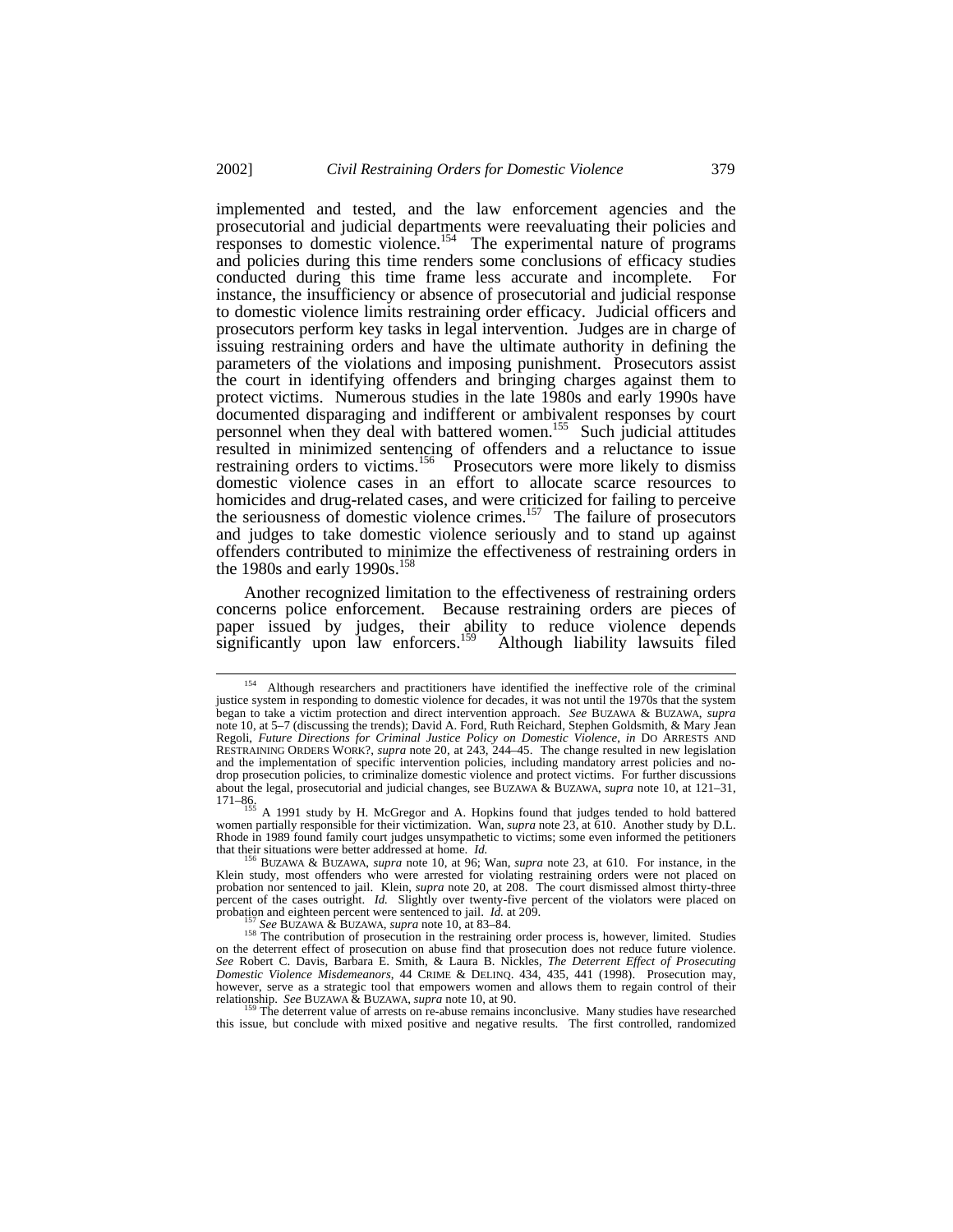against police departments in the late 1970s and early 1980s for failure to protect battered women<sup>160</sup> and reform pressures in the 1970s prompted many states to improve enforcement procedures and adopt mandatory arrest legislation,<sup>161</sup> police officers were, nevertheless, slow in complying with such mandates.<sup>162</sup> In 1984, a survey of large city police departments revealed that only ten percent encouraged officers to make arrests for crimes of domestic violence.<sup>163</sup> Forty percent of the departments had policies of mediation instead, and half had an absence of domestic violence<br>policies.<sup>164</sup> A 1986 report by the Minneapolis Police Department A 1986 report by the Minneapolis Police Department documented that, in spite of a mandatory arrest policy, less than twenty percent of all domestic violence incidents that the department had responded to resulted in arrests.<sup>165</sup> The study by Chaudhuri and Daly found that police failed to make arrests, despite a Connecticut law mandating the arrest of offenders who are suspected of committing family violence.<sup>166</sup> Similarly, results from the Harrell and Smith study demonstrate that arrests in domestic violence incidents were rare, even though the violation of restraining orders was made a criminal offense. Out of the 290 incidents reported to the police by women with restraining orders in the study, only fifty-nine arrests were made.<sup>167</sup> These findings suggest that conclusions about restraining order efficacy may have been hampered by the failure of

<sup>160</sup> *See* Machaela M. Hoctor, Comment, *Domestic Violence As a Crime Against the State: The Need for Mandatory Arrest in California*, 85 CAL. L. REV. 643, 651–55 (1997) (discussing the court challenges for nonarrest policies).

<sup>161</sup> By mid-1983, a little more than two-thirds of the states had adopted legislation allowing warrantless arrests in misdemeanor domestic violence cases. Joan Zorza, *Must We Stop Arresting Batterers?: Analysis and Policy Implications of New Police Domestic Violence Studies*, 28 NEW ENG. L. REV. 929, 936 (1994). By 1992, forty-seven states had enacted statutes authorizing such arrests. BUZAWA & BUZAWA, *supra* note 10, at 122.<br><sup>162</sup> Prior to the legal reforms in the 1970s, police intervention was deemed perfunctory because

officers held the perception that domestic violence was a private matter and that the states should not interfere. Hoctor, *supra* note 160, at 649. Officers often failed to respond to domestic violence calls because they rejected having to be "social worker[s]" in domestic violence incidents. BUZAWA & BUZAWA, *supra* note 10, at 38. Officers preferred to be "crime fighters" doing "'real' police work," which involves more action and higher levels of arrest. *Id.* When they did respond, police officers tended to mediate and refer parties to social programs rather than make arrests. Hoctor, *supra* note 160, at 649. Research findings from the 1970s demonstrate that police officers did not make arrests in a majority of the domestic violence incidents. Davis & Smith, *supra* note 23, at 542–43.

<sup>163</sup> Susanne M. Browne, Note, *Due Process and Equal Protection Challenges to the Inadequate Police Response in Domestic Violence Situations*, 68 S. CAL. L. REV. 1295, 1298 (1995).

<sup>164</sup> *Id.*<br><sup>165</sup> Out of the 24,948 domestic violence calls, only 3,645 arrests were reported. BUZAWA &

BUZAWA, *supra* note 10, at 158. <sup>166</sup> Police response to domestic violence incidents often resulted in mediation rather than arrest, and warrants were not issued for the offender's arrest even when there was strong evidence of abuse. Chaudhuri & Daly, *supra* note 24, at 236. Although two out of eight offenders were arrested at the scene when the victims had TROs, the arrest warrants for the four fleeing offenders were never enforced and thus, the offenders were never arrested during the two-month follow-up period of the TRO study. *Id.* at 241. Often, arrest warrants are enforced only if the men are arrested for other crimes. *Id.*  $167 \text{ Hz}$ 

Harrell & Smith, *supra* note 40, at 241.

experiment on the effectiveness of arrest, the "Minneapolis Domestic Violence Experiment," concluded that arresting abusers reduced the risk of future assaults against the same victim by half during a sixmonth follow-up period. Janell Schmidt & Lawrence Sherman, *Does Arrest Deter Domestic Violence?, in* DO ARRESTS AND RESTRAINING ORDERS WORK?, *supra* note 20, at 43, 44. Replication experiments, however, failed to produce consistent results, leading to mixed reports of deterrent and backfiring effects. For detailed discussions about these experiments and findings, see FAGAN, *supra* note 13, at 13–15; Schmidt & Sherman, *supra*, at 44–50. The absence of a definite conclusion about arrest efficacy makes it hard to calculate the value of enforcement in the restraining order process.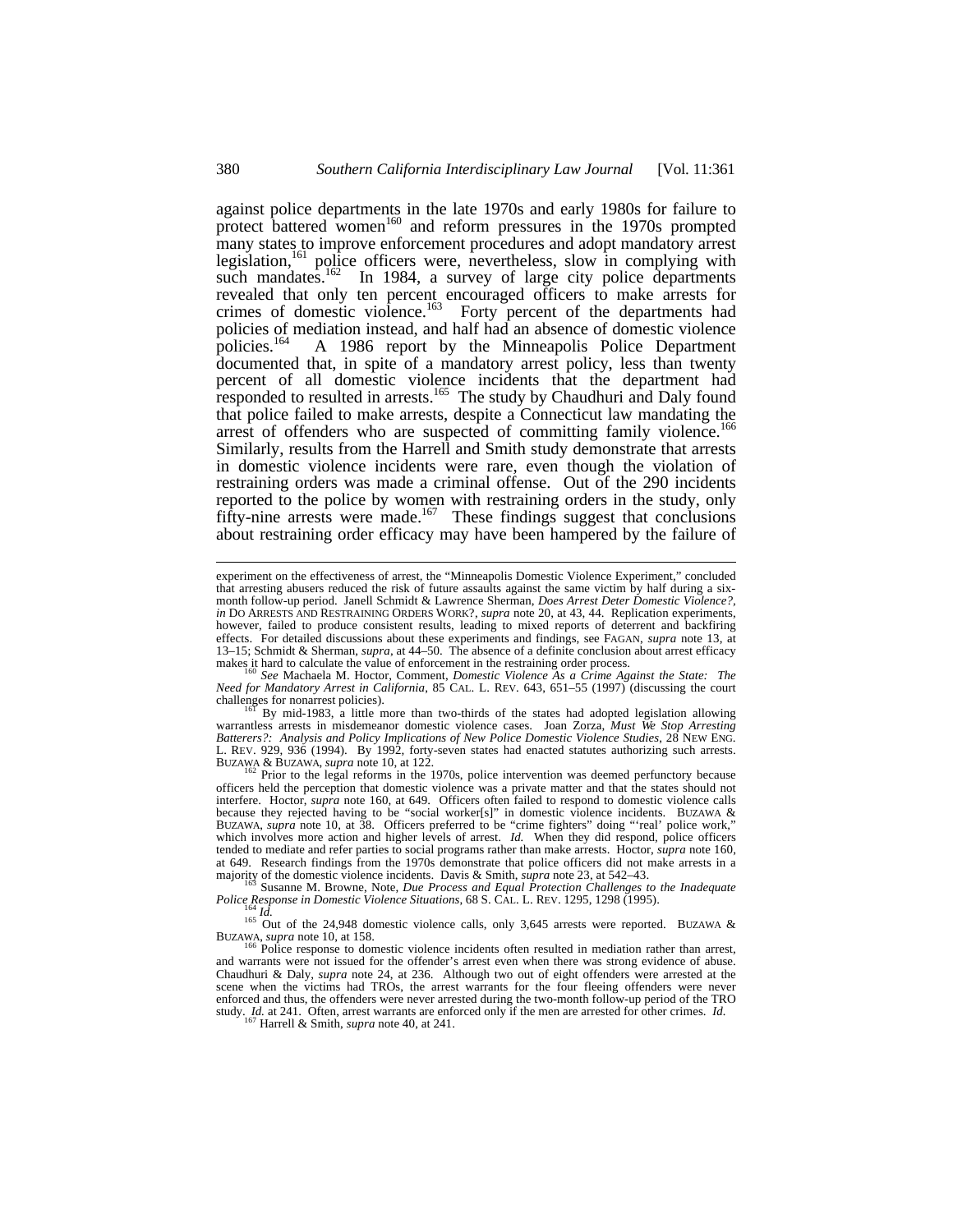the police to adequately enforce restraining orders and implement procedural requirements to effectuate arrests.

Since the restraining order studies were conducted, new legislation has been implemented on the state and federal levels to resolve problems and further improve the institutional and procedural responses to domestic violence. For instance, Congress enacted the Violence Against Women Act (VAWA) in 1994, which empowered the federal government to participate in the fight against domestic violence.<sup>168</sup> The Act provided \$1.62 billion in funds to assist state domestic violence programs.<sup>169</sup> Some provisions of the legislation include helping state and local government "implement mandatory or proarrest policies, improve the tracking of domestic violence victims, increase the coordination among police, prosecution, and the judiciary, and educate judges about domestic violence."<sup>170</sup> In October of 2000, President Clinton signed the Violence Against Women Act of 2000 into law, authorizing \$3.3 billion for VAWA programs such as shelter services, civil and legal services for battered victims, and grants to enhance law enforcement activities.<sup>171</sup> Studies on restraining order efficacy that incorporate recent developments<sup>172</sup> and improvements will achieve more meaningful results.

Future studies should take advantage of larger sample sizes. Larger sample sizes ensure the randomization of the people being tested, which leads to conclusions with minimized selection bias.<sup>173</sup> Moreover, they avoid large deviation errors among the individuals being studied, resulting in a more accurate representation of the usual victim population. Large samples also reduce the risk that the findings are a product of chance. Small samples risk conclusions that occur as a result of the particular characteristics of the women in the study, which may not be applicable to all battered women.<sup>174</sup> The more positive results about restraining order

<sup>168</sup> Salwa Nassar, Nat'l Ctr. for Policy Research ("CPR") for Women & Families, *The New Violence Against Women Act*, *at* http://www.cpr4womenandfamilies.org/violencel.html (last visited Jan. 10, 2002) (on file with author).

<sup>169</sup> David Frazee, *Court TV We'd Like to See: A Plain English Guide to the Violence Against Women Act*, ECHO NYC, *at* http://www.echonyc.com/~onissues/f95vama.html (last visited Jan. 10,  $2002$ ) (on file with author).

<sup>170</sup> BUZAWA & BUZAWA, *supra* note 10, at 129.

<sup>171</sup> Nassar, *supra* note 168; End Abuse Family Violence Prevention Fund, *The Violence Against Women Act*, *at* http://endabuse.org/programs/display.php3?DocID=126 (last visited Jan. 10, 2002) (on file with author).<br> $172$  Other examples of changes include the adoption of mandatory arrest policies by a greater

number of states. For instance, prior to the late 1970s, forty-six states allowed officers to make warrantless arrests only where they witnessed the misdemeanor prior to arrest. *See* BUZAWA & BUZAWA, *supra* note 10, at 122. Since 1994, at least forty-eight states now mandate arrest based on probable cause. Miriam H. Ruttenberg, *A Feminist Critique of Mandatory Arrest: An Analysis of Race and Gender in Domestic Violence Policy*, 2 AM. U. J. GENDER & L. 171, 180 (1994). Statutory amendments have also narrowed the discretion of the police and judges in handling domestic violence by mandating specific actions. In California, for example, officers were specifically ordered not to release offenders who have been arrested for restraining order violations. BUZAWA & BUZAWA, *supra* note 10, at 126. They are also required to "develop and implement written incident report forms identifying the alleged occurrence, their response, and reasons for their actions." *Id.* Judges in Florida have been prohibited from issuing "mutual orders of protection" in order to prevent treating victims as aggressors. *Id.*

See COOK & CAMPBELL, *supra* note 146, at 341–44 (discussing randomized experiments).

<sup>&</sup>lt;sup>174</sup> For a discussion about selection, see COOK & CAMPBELL, *supra* note 146, at 53.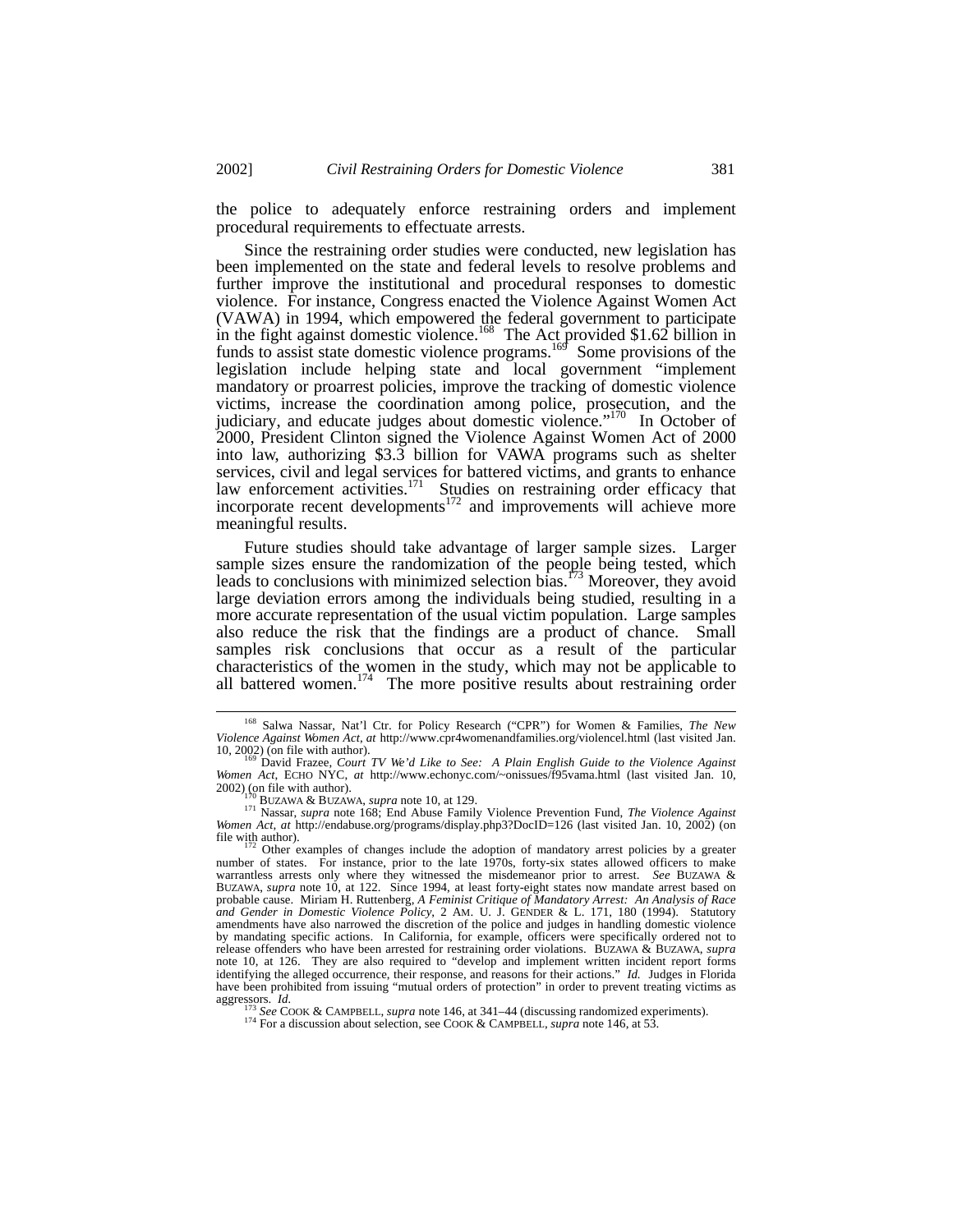efficacy from the Chaudhuri and Daly study<sup>175</sup> are less reliable because the study sample involved only thirty women.<sup>176</sup> Generalizations are more legitimately formulated from studies with a larger sample size, such as the one in the Harrell and Smith study.

Using both court and police records and interviews to determine restraining order efficacy is more favorable than the use of one or the other; they generally reveal the same causal factors.<sup>177</sup> Court and police records are probably easier to locate and access, and may provide information about the legal history of the victim and her batterer that interviewees may not adequately provide.<sup>178</sup> Police reports and official records, however, are often criticized for underreporting incidents of past abuse, and studies relying solely on them as data may encounter limitations.<sup>179</sup> On the other hand, supplementing court and police reports with interviews can alleviate some of those problems. Interviews provide greater personal details, such as psychological and personal information about the abuse that the court and the police may not document.<sup>180</sup> In addition, the victim is present to answer questions and may help facilitate a more realistic understanding of her circumstances and experience. Relying solely on interviews, however, runs the risks of self-selection, bias, and perception and memory problems. Thus, utilizing both interviews and court and police records reduces the disadvantages of using each independently.

New studies should also consider the duration of the follow-up period. This variable is probably more pertinent in determining the effectiveness of permanent restraining orders because it is logical to measure effectiveness at the time of expiration for TROs. The follow-up periods in available studies ranged from four months to two years.<sup>181</sup> A longer duration for a follow-up, such as two years, is probably better because it will more accurately indicate the ordinary course of the re-abuse experience.<sup>182</sup> Initially, batterers probably have a greater tendency to obey orders because they are made aware of their actions and the sanctions. In due course of time, however, offenders are likely to forget them and return to their normal

<sup>175</sup> *See* Chaudhuri & Daly, *supra* note 24, at 237.

<sup>&</sup>lt;sup>176</sup> *Id.* at 232.<br><sup>177</sup> *See* Carlson et al., *supra* note 17, at 223.

<sup>&</sup>lt;sup>178</sup> The studies conducted by Klein and Carlson and his colleagues both used court data and/or police records. Carlson et al., *supra* note 17, at 210; Klein, *supra* note 20, at 194.

Carlson and his colleagues admitted to the limitations of using court and police records and noted that information was sometimes missing on the court records and police reports. Carlson et al., *supra* note 17, at 223.

<sup>180</sup> *See, e.g.*, Chaudhuri & Daly, *supra* note 24, at 238–44; Harrell & Smith, *supra* note 40, at 215, 225.

<sup>181</sup> Carlson et al., *supra* note 17, at 210–11; Chaudhuri & Daly, *supra* note 24, at 232; Grau et al., *supra* note 16, at 20; Harrell & Smith, *supra* note 40, at 215; Klein, *supra* note 20, at 194. <sup>182</sup> It is unclear whether a shorter follow-up period results in a lower rate of re-abuse. In the

Chaudhuri and Daly study, where the follow-up period was two months, thirty-seven percent of the men<br>violated the orders. Chaudhuri & Daly, *supra* note 24, at 237. However, the study conducted by Grau<br>and her colleagues u were re-abused. Grau et al., *supra* note 16, at 22. Harrell and Smith also found that sixty percent of the were re-abused. Since et al., *supperfolders*, we have response to the series of a smith, *supra* note 40, at 223. Klein's study found that 48.8% of the offenders re-abused within two years of the restraining orders. Klein, *supra* note 20, at 199. Carlson and his colleagues found that about thirty-five percent of the women did not experience a decline in abuse. *See* Carlson et al., *supra* note 17, at 214–15.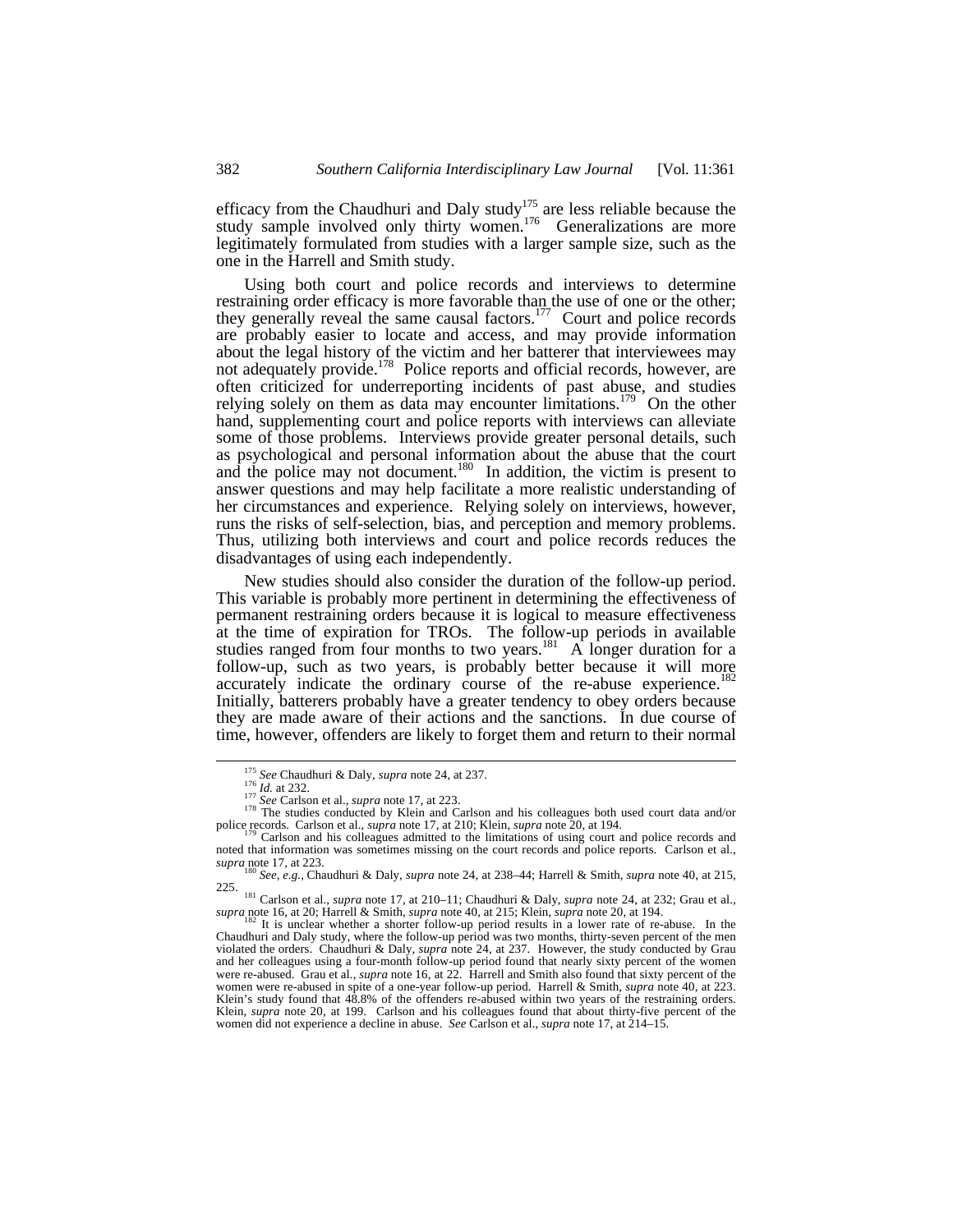abusive habits, which is the period in which the effect of the restraining orders will actually be tested. Thus, leaving enough time for the batterer to potentially relapse into his old habits is important in studying restraining order efficacy.

Studies determining the efficacy of restraining orders should take care to distinguish between permanent orders and TROs, and emphasize research in TROs. The legal process and duration of the two orders are different, which means that their significances lie in the circumstances they seek to address.<sup>183</sup> Victims apply for TROs because they want immediate relief from abuse. Often, these victims have serious complaints of abuse and are not seeking relief for minor annoyances.<sup>184</sup> Temporary restraining orders may be their first step in the legal protection process. On the other hand, permanent restraining orders are often a follow-up to TROs. They can be viewed as time extensions of the protection sought from the TROs. Therefore, the issue of efficacy is more important for TROs because they resemble the initial stepping stone in the legal intervention process for a battered individual. If TROs are found to be ineffective in the initial stages of the legal process when victims are most in need of protection and where their commitment to the legal process is determined, then the whole purpose of restraining orders is defeated.

Although available studies are quick to reach conclusions about restraining order efficacy from empirical findings, it is important to include the history and severity of abuse of the victims and the characteristics of the offenders in calculating effectiveness. For example, battered women who obtain restraining orders suffer extensive and severe abuse prior to legal intervention.<sup>185</sup> Offenders often have criminal records and are legal intervention.<sup>185</sup> Offenders often have criminal records and are unemployed or abusing drugs or alcohol.<sup>186</sup> Negative findings about restraining order efficacy should not immediately be interpreted to mean that restraining orders are ineffective against violence. To the extent that battered women are more likely to be involved with dangerous men, who are generally less likely to be deterred from crime,  $187$  findings of some deterrence provide hope that at least some women, who would otherwise

<sup>183</sup> *See supra* Part II.A.

<sup>184</sup> Harrell & Smith, *supra* note 40, at 237.

<sup>&</sup>lt;sup>185</sup> For instance, Keilitz and her colleagues found that more than forty percent of the women in their study frequently experienced severe physical violence and that almost a quarter endured abuse for more than five years. KEILITZ ET AL., *supra* note 74, at 58. Harrell and Smith found that many women reported mutliple types of abuse when asked to identify the abuse they experienced from a list of thirtyone different abusive acts. Harrell & Smith, *supra* note 40, at 230–31. More than one-fifth of the women experienced twenty-six out of the thirty-one acts. *Id.* at 230.

Sixty-five percent of the men in the study conducted by Keilitz and her colleagues had an arrest history. KEILITZ ET AL., *supra* note 74, at 59. More than half had four or more arrests. SUSAN KEILITZ, COURTNEY DAVIS, HILLERY S. EFKEMAN, CAROL FLANGO, & PAULA L. HANNAFORD, U.S. DEP'T OF JUSTICE, CIVIL PROTECTION ORDERS: VICTIM'S VIEWS ON EFFECTIVENESS (1998) [hereinafter "VICTIM'S VIEWS"]. Charges included violent crimes, drug and alcohol-related crimes, and property and traffic offenses. *Id.* Similarly, Klein found that almost eighty percent of the offenders had at least one criminal complaint, and that the charges ranged from underage drinking to murder. Klein, *supra* note 20, at 195. Thirty of the perpetrators had inactive records or records that were more than fifteen years old. *Id.* Fifty-four percent of the offenders had at least one record for an alcohol or drug crime, and forty-three percent had a minimum of one prior complaint for a crime against persons. *Id.* 

and forty-three percent had a minimum of one prior complaint for a crime against persons. *Id.*<br><sup>187</sup> Klein compared these men to "active criminals" due to their high re-offend and re-abuse rates.<br>Klein, *supra* note 20,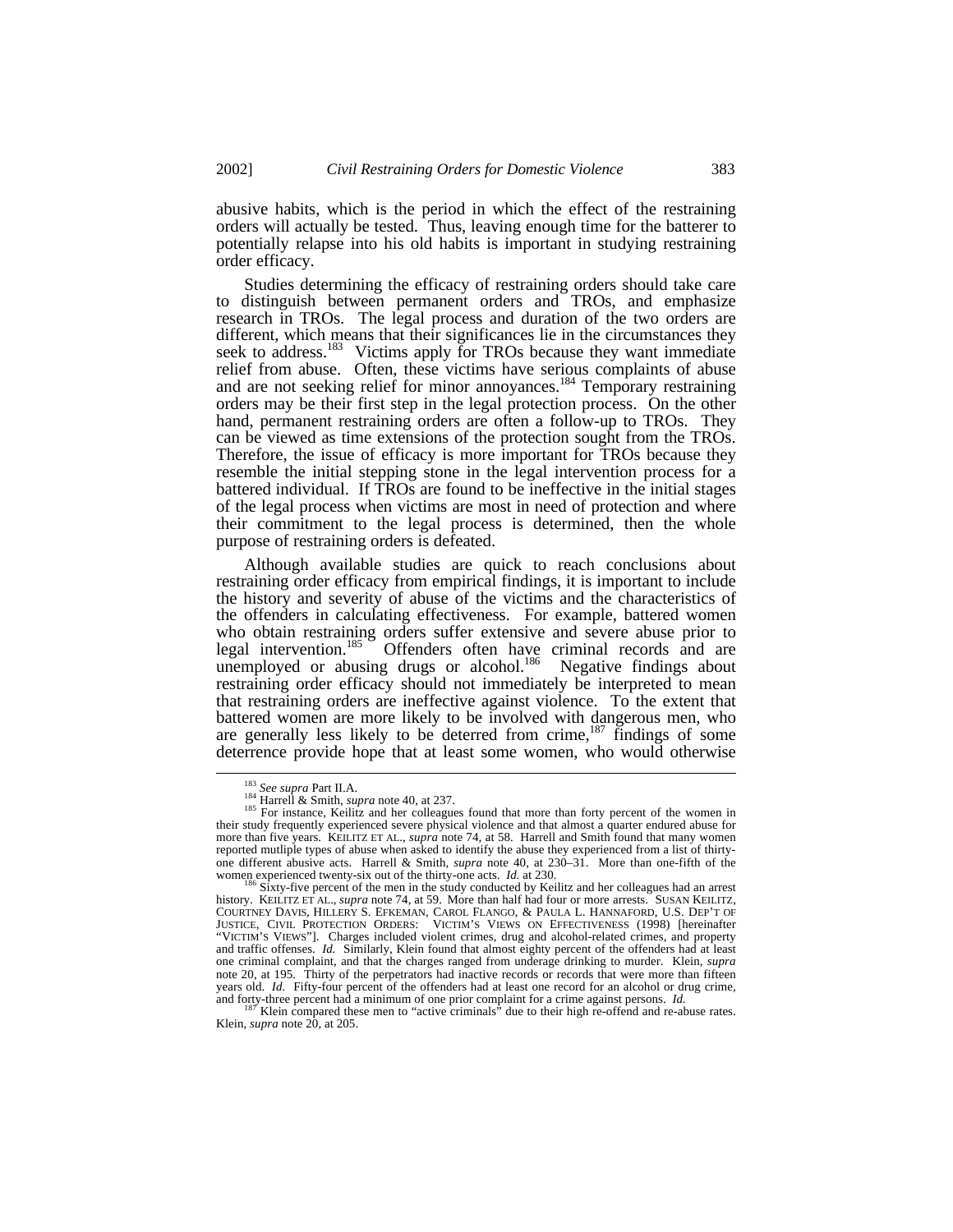experience even further abuse, are being helped.<sup>188</sup> Without restraining orders, an even greater number of women may be re-abused.<sup>189</sup>

# IV. HIGHLIGHTS AND RECOMMENDATIONS

Despite the problem that only a handful of studies have considered the efficacy issue of restraining orders and that those studies are unable to provide definitive conclusions due to methodological problems, there are, nevertheless, lessons that can be taken from them. The first is that restraining orders are more effective in reducing re-abuse in cases that involve less severe prior injury or less violent batterers.<sup>190</sup> This means that judges should continue to issue restraining orders to women who appear to have milder cases of domestic violence because the potential for deterrence in those cases is much greater.

Judges should make themselves aware of the personal characteristics and history of both victims and offenders before issuing orders, as these factors will help formulate the best terms of protection. For instance, Harrell and Smith found that the level of resistance expressed by the men at the permanent order hearings corresponded to the probability of reabuse.<sup>191</sup> Judges who observe higher levels of resistance at the hearings should give women the full extent of protection available. To ensure the safety of these victims, judicial officers need to verify any possession of firearms by the offenders and confiscate such weapons accordingly to minimize the likelihood of subsequent lethal violence. Courts can also authorize police escorts to accompany the victim and her partner home after the proceedings to supervise the removal of their respective belongings. In addition, judges should refer men who are strongly resistant at the restraining order hearing to mandatory treatment programs that assist in changing their abusive attitudes and perceptions.<sup>192</sup> Judicial officers need to spend sufficient time with victims to explain the implications of their partners' backgrounds and records on re-abuse, and they should encourage strict compliance with the terms and procedures of the orders.

<sup>&</sup>lt;sup>188</sup> For instance, forty percent of the women who obtained TROs in Harrell and Smith's study did not return for a permanent order; twenty-six percent (sixty-four percent of the forty percent) did not return for the permanent order because the offender stopped bothering them after the TRO. Harrell & Smith, *supra* note 40, at 219.

Future studies may want to control for the seriousness of the abuser's prior criminal or abuse history because this will help eliminate preexisting differences that can affect the results of restraining order efficacy. For example, Klein controlled for the seriousness of the abuser's prior criminal history when he looked at court-ordered "no contact" orders. Without controls, the re-abuse rate for those with "no-contact" orders was 35.7%, as compared with 27.3% when contact was allowed. Klein, *supra* note 20, at 202. With controls implemented, however, the difference in re-abuse rates between the "no-

contact" and "contact" groups became insignificant. *Id.* <sup>190</sup> Chaudhuri & Daly, *supra* note 24, at 245; Grau et al., *supra* note 16, at 24; Harrell & Smith, *supra* note 40, at 241. It might be the case, however, that offenders in less violent cases are less likely to re-abuse.

Harrell & Smith, *supra* note 40, at 232.

 $192$  The offender may, however, continue his resistance in such programs, which will decrease the likelihood of behavioral modification. The success of treatment programs often involves the independent desire of the perpetrator to be rehabilitated. BUZAWA & BUZAWA, *supra* note 10, at 214.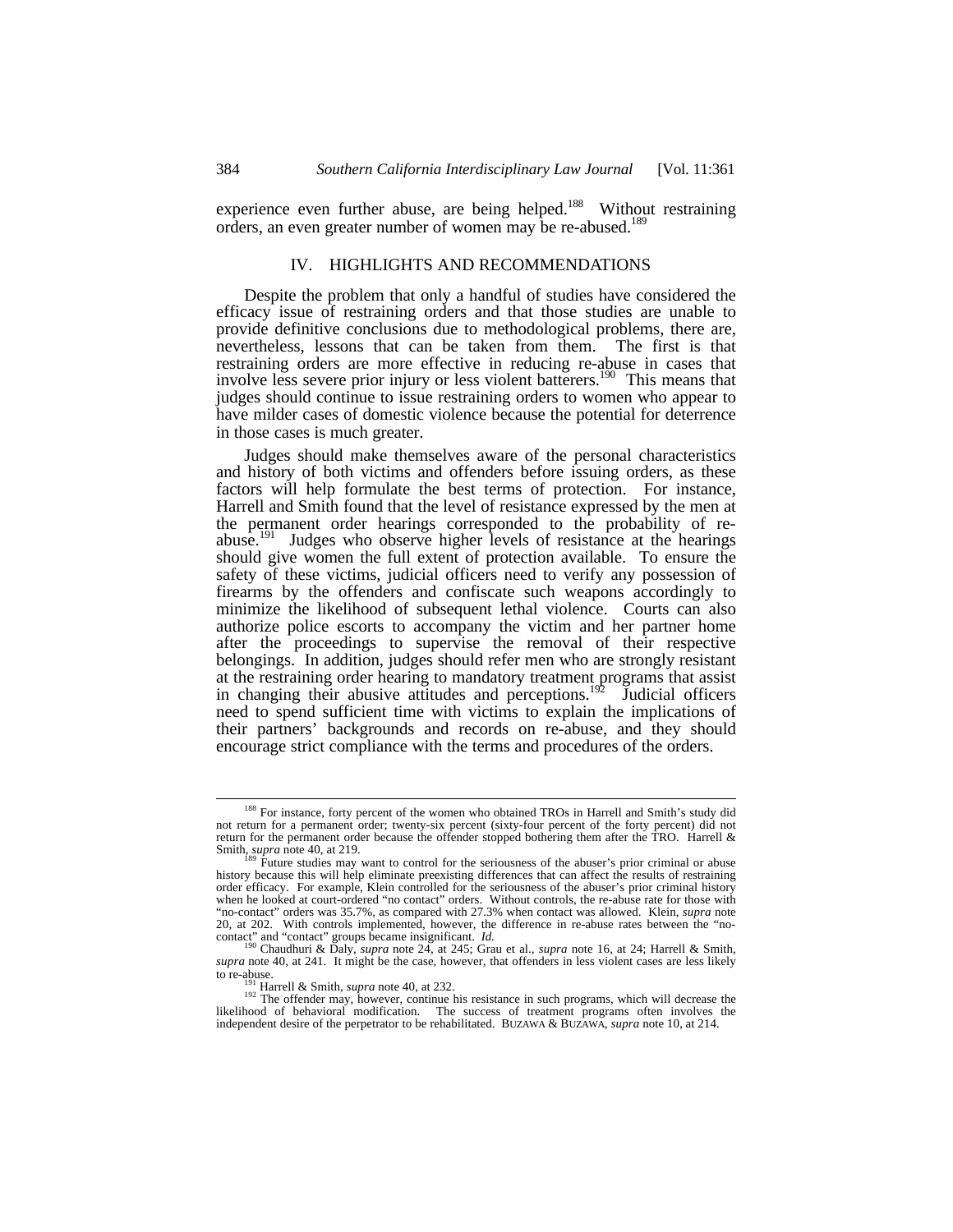Race, ethnicity and socioeconomic status are also factors that identify those at risk for re-abuse. Studies show that African-American victims are more likely to experience higher rates of intimate violence than their White or Hispanic counterparts.<sup>193</sup> African-American victims also report a higher re-abuse rate after obtaining restraining orders.<sup>194</sup> Studies have also shown that women in low-income households experience a higher rate of abuse and re-abuse than women in higher income households.<sup>195</sup> When factors of race and socioeconomic status are combined, African-American women in lower socioeconomic households experience greater rates of continued violence than their Hispanic or White counterparts of the same socioeconomic group.<sup>196</sup>

These findings should alert judges, prosecutors and law enforcement agencies to the categories of victims who are most at risk, and should compel them to offer the greatest level of protection available to these women. For instance, law enforcement agencies should always arrest offenders whose partners are highly prone to re-abuse because this will keep them away from the victims and minimize opportunities for reabuse.<sup>197</sup> States may consider implementing programs that require police officers to make routine checkups with high-risk victims possessing restraining orders in order to ensure adequate protection.<sup>198</sup> Judicial officers should be given less discretion when imposing fines or jail time on restraining order violators whose partners are at high risk for re-abuse. Judges might consider requiring high-risk women who obtain TROs to follow through and obtain permanent orders.<sup>199</sup> One study found that women of lower socioeconomic backgrounds are five times less likely to report re-abuse if they obtain permanent orders. $200$ 

<sup>&</sup>lt;sup>193</sup> LAWRENCE A. GREENFELD, MICHAEL R. RAND, DIANE CARVEN, PATSY A. KLAUS, CRAIG A. PERKINS, CHERYL RINGEL, GREG WARCHOL, CATHY MASTON, & JAMES ALAN FOX, U.S. DEP'T OF JUSTICE, VIOLENCE BY INTIMATES: ANALYSIS OF DATA ON CRIMES BY CURRENT OR FORMER SPOUSES, BOYFRIENDS, AND GIRLFRIENDS 13 (1998); Carlson et al., *supra* note 17, at 216.

Carlson et al., *supra* note 17, at 216.

<sup>195</sup> *See, e.g.*, GREENFELD ET AL., *supra* note 193, at 14; Carlson et al., *supra* note 17, at 216. <sup>196</sup> *See* Carlson et al., *supra* note 17, at 219.

<sup>&</sup>lt;sup>197</sup> Studies are inconclusive about arrest efficacy on re-abuse. Some studies show that arrest may studies are inconclusive about arrest efficacy on re-abuse. be effective only against certain types of perpetrators. *See supra* text accompanying note 159. But, results in the study conducted by Carlson and his colleagues show that women of low socioeconomic status whose partners were arrested or who obtained permanent orders were five times less likely to report re-abuse. Carlson et al., *supra* note 17, at 219. Arrests, although incapable of eliminating abuse completely, may help to reduce what otherwise might be an even greater magnitude and frequency of violence.

Such programs, however, will require a great amount of funding because police officers have other crimes to respond to besides domestic violence. Nevertheless, states should consider setting up government agencies to serve as information conduits to police departments or courts. These agencies would not be independent entities such as social intervention programs, but would focus only on the routine monitoring of victims and would be an integral part of the criminal justice system.

 $<sup>9</sup>$  Due to the methodological problems raised earlier in this article, it remains uncertain whether</sup> permanent orders effectively reduce violence. In the absence of confirming data, however, it may be best to encourage high-risk women to obtain permanent orders.

<sup>200</sup> Carlson et al., *supra* note 17, at 219. Judges should encourage African-American victims to obtain permanent orders because they are the ethnic group least likely to obtain a permanent order. Harrell & Smith*, supra* note 40, at 220. Although the lower rate of return might simply indicate that a TRO was enough to resolve the problem, this is probably not the case for all African-American women since they are most likely to experience re-abuse. Carlson et al., *supra* note 17, at 216. Such mandatory policies, however, pose a risk of disempowering women.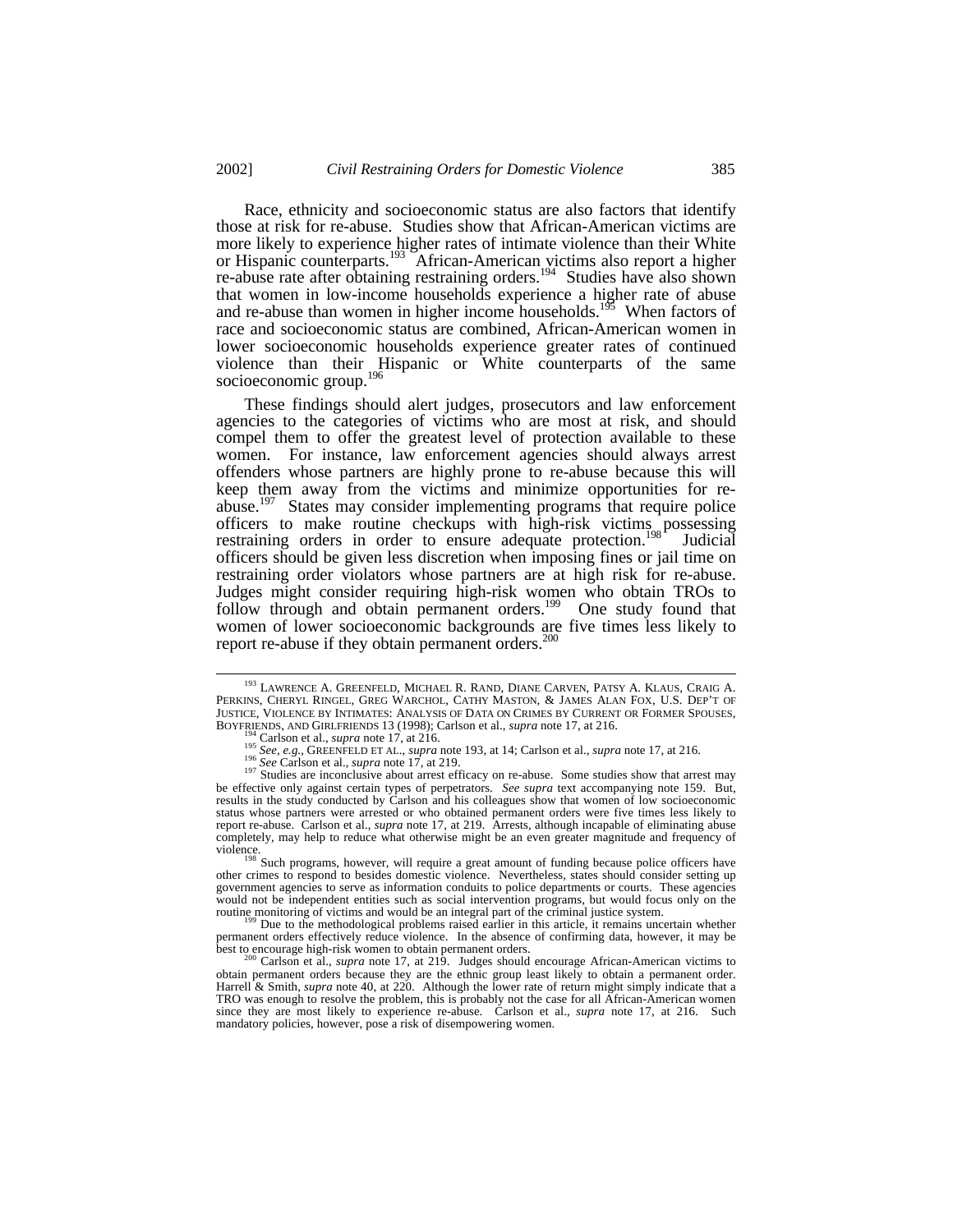Ensuring adequate protection of the women includes providing them with economic and social aid. To assist women of lower socioeconomic backgrounds gain economic independence from their partners, states should implement programs that provide short-term funding to women after they obtain restraining orders. For instance, programs could allocate monthly payments to qualified victims to help them pay for daily necessities such as food and rent so that they are not instantly deprived of an income source after separation from their partners. States may consider contracting with and subsidizing local businesses to provide temporary jobs for battered victims. In addition, states can establish special employment centers that specifically assist battered women in locating jobs, as well as provide social support and counseling. To help lessen victims' psychological attachments to their partners,<sup>201</sup> judges need to refer women to counseling programs and other social intervention agencies upon the issuance of the restraining orders. Judges must strictly enforce offender compliance with any income support provisions specified in the orders, and encourage law enforcement's regulation of compliance. Taking these steps will ensure that victims who are identified to be at high risk for re-abuse will have adequate protection.

Restraining orders are also found to be less effective in reducing postorder abuse for women with children. Women with children are seventy percent more likely to experience abuse than women without children, and fifty percent more likely to experience threats or property damage.<sup>202</sup> Women with children experience a smaller decrease in re-abuse after obtaining orders than those without children.<sup>203</sup> When the variable regarding the duration of the relationship is factored into the equation, results show that women in short-term relationships are more likely to report re-abuse than their counterparts in longer relationships, with or without children.<sup>204</sup> Among women in relationships that are less than five years old, however, those with children are still more likely to experience  $re$ -abuse.<sup>205</sup>

Several potential explanations are offered for these findings. When children are involved, the offender and victim may have more opportunities to engage in contact that may lead to violence. For instance, visitation rights and custody issues require that the victim communicate with her partner for the exchange of the children or other related business.<sup>206</sup> Victims with children are less able to move away from the perpetrator  $207$ and may have to depend on their partner for financial support. In addition,

- <sup>206</sup> *Id.* <sup>207</sup> *Id.*
- 

<sup>&</sup>lt;sup>201</sup> Some battered women remain emotionally tied to their assailants, which may defeat the goal of restraining orders to eliminate contact between the victim and the perpetrator. For instance, women in the Chaudhuri and Daly study allowed or initiated contact with men after their TROs for economic and psychological reasons. Chaudhuri & Daly, *supra* note 24, at 238–39.

Harrell & Smith, *supra* note 40, at 233.

<sup>&</sup>lt;sup>203</sup> Carlson et al., *supra* note 17, at 216.

<sup>204</sup> *Id.* at 222. <sup>205</sup> *Id.*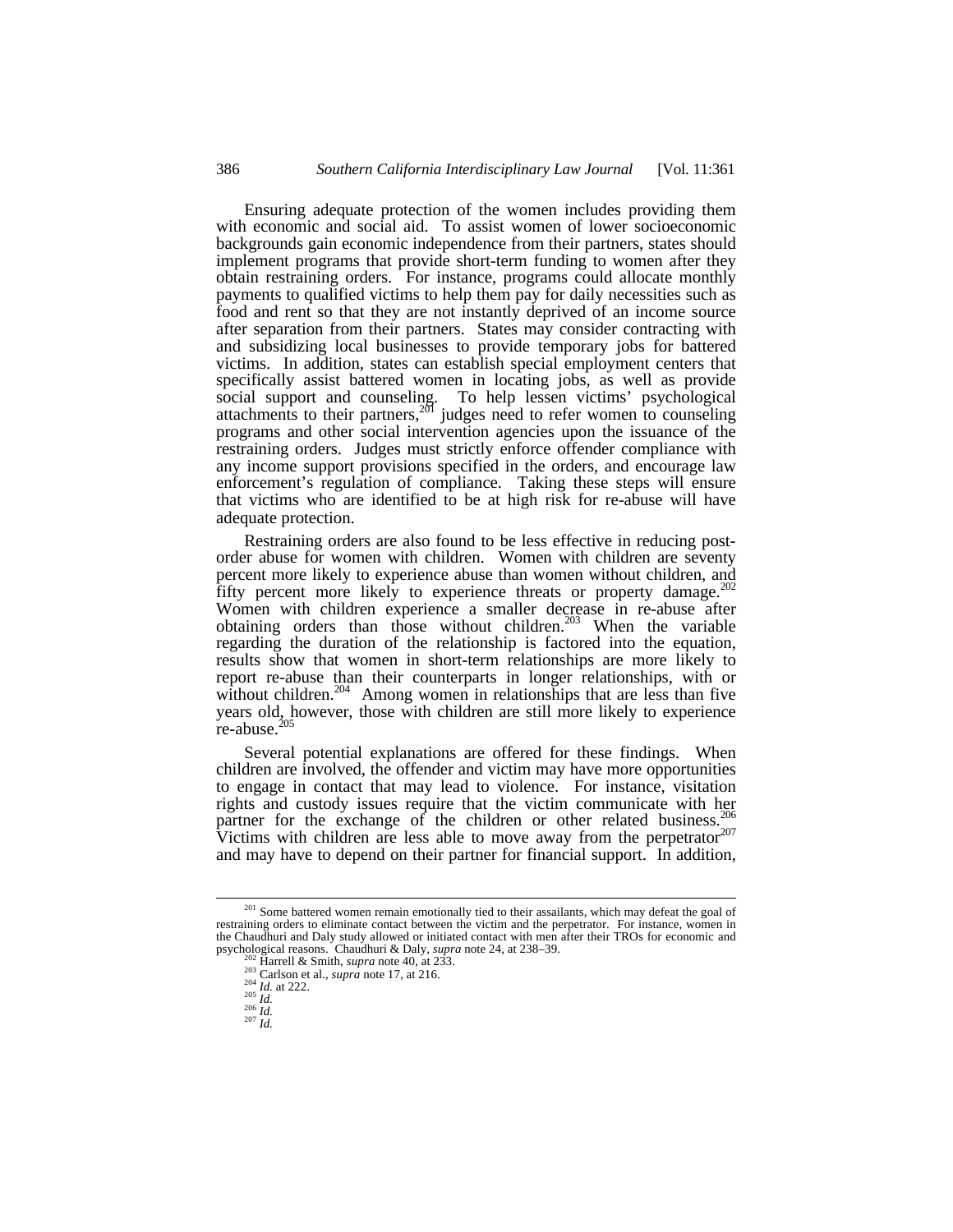victims may sacrifice some of their protection to provide a child with the opportunity to establish emotional ties with his or her father. $208$ 

The custody issue needs to be addressed to reduce the continued abuse of mothers.<sup>209</sup> One idea to minimize the opportunities for violence by the perpetrator is to require the presence of a third party during child-related transactions. States can maintain "supervised child exchange centers"<sup>210</sup> and pass legislation mandating judges to refer victims with children to these centers when custody and visitation rights are given to their partners. Legislation can also be implemented to increase the penalties for restraining order violations that result from child-related functions between the offender and the victim. In addition, judges can condition custody and visitation rights on the perpetrators' continued compliance with the restraining orders. Minimizing the violence for women with children will serve to protect not only the battered women, but also the children involved.

Another important issue about restraining orders concerns the obstacles that women encounter procedurally. Harrell and Smith found that only sixty percent of the women who obtained temporary restraining orders ("TROs") returned to get a permanent order.<sup>211</sup> Although most of the women did not return because they were satisfied with the results from the TROs, some reported problems in obtaining permanent orders. For instance, forty-one percent of the women who did not return reported difficulty in serving their TROs, which prevented them from getting the permanent orders.<sup>212</sup> Others indicated that the process was inconvenient because it was too time-consuming and costly.<sup>213</sup> One-third of the women reported that they were pressured by their partners to drop the process.<sup>214</sup>

It is important for courts to address these procedural obstacles to help women complete the legal process they initiate. Judicial administrators need to inform petitioners about the restraining order process and requirements so that women do not default on procedural grounds.<sup>215</sup> Judges might consider matching victims to specific agencies that will provide assistance with the procedural aspects for the remainder of the restraining order process. Information concerning public counseling and help lines should continue to be widely circulated in various languages to victims. With regard to the difficulty in serving TROs, sheriffs should extend their efforts in helping women find their partners. As many of the

<sup>&</sup>lt;sup>208</sup> *Id.*<br><sup>209</sup> Preventing the abuse of victims with children is also pertinent in reducing the negative psychological impacts of domestic violence on children. For a discussion about the effects of family violence on children, see Dutton & Gondolf, *supra* note 10, at 334–35.

Carlson et al., *supra* note 17, at 222.

<sup>211</sup> *See* Harrell & Smith, *supra* note 40, at 219.

<sup>&</sup>lt;sup>212</sup> *Id.* at 220. Service of the TRO is one of the prerequisites to a permanent order hearing.

<sup>213</sup> *Id.* at 219.

 $214$  *Id.* Pressure by the offender included talking the victim out of the process, invoking fear of retaliation, and threatening her. *Id.*

<sup>&</sup>lt;sup>215</sup> For instance, Harrell and Smith found that few women were aware of the available extensions for the TRO service requirement. Harrell & Smith, *supra* note 40, at 238. Informing women who have difficulty serving TROs about this extension would lessen the likelihood of procedural defaults.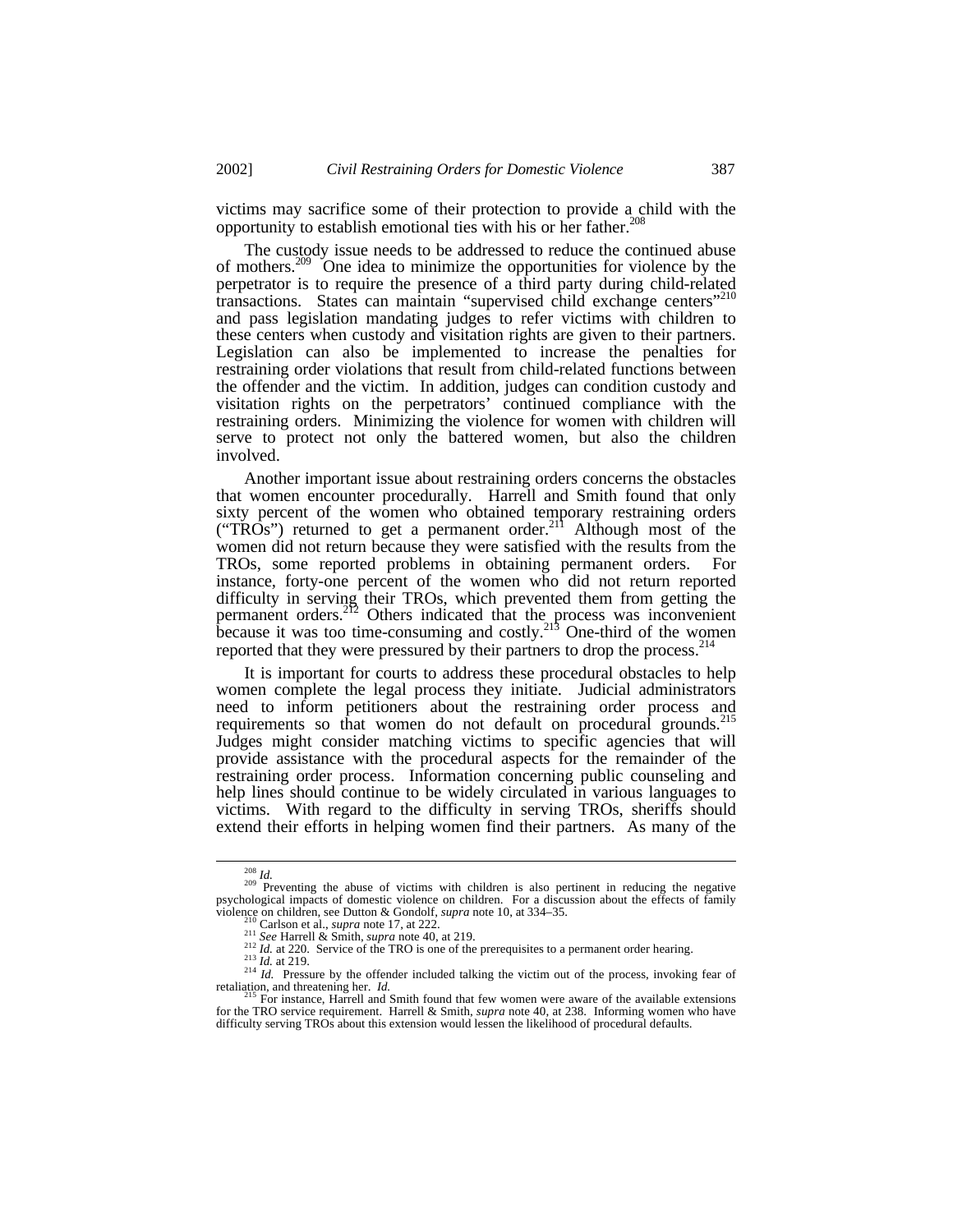perpetrators may have criminal records or be on probation, sheriffs and other law enforcement agencies may be able to use their databases to track them down.<sup>216</sup> To resolve the third issue about victims dropping the restraining order process as a result of the pressure imposed by their partners, courts can consider strengthening the enforcement of TROs and creating punishment for such coercions.<sup>217</sup> Judges might also implement no-drop policies with permanent orders so that women who obtain TROs are required to obtain permanent orders.<sup>218</sup> The court can also refer victims and offenders to counseling programs that alleviate the extra tension produced by the restraining order process.

# V. THE INEVITABLE OUTCOME?

Despite studies indicating that restraining orders prevent re-abuse in some instances, it is, nevertheless, the case that legal intervention will not completely deter some offenders from perpetuating violence. Restraining orders are less effective on offenders with criminal histories, those who are unemployed, those who abuse drugs and alcohol, and those involved in shorter relationships with the victim.<sup>219</sup> These findings are similar to the results from studies on arrest efficacy, which have concluded that arrests have deterrent effects only on employed and married abusers.<sup>220</sup> Arrests were found to increase violence when unemployed and unmarried offenders were involved.<sup>221</sup>

These findings about the characteristics of re-abusers are consistent with the "stakes in conformity" theory, which hypothesizes that "people are prone to act upon their antisocial impulses when external controls over them are weak."<sup>222</sup> Thus, legal sanctions are effective only when Thus, legal sanctions are effective only when reinforced by informal social controls. Informal social controls or the offender's "stakes" include factors such as the person's social status or reputation in the neighborhood, the investment in a relationship, and employment.<sup>223</sup> When an offender does not have much to lose from the social consequences of criminal punishment, he is less likely to be deterred from his behavior. For instance, an offender who is unemployed will not be at risk for losing his job when sanctions are imposed because he has no job. As a result, he has less to lose from the consequences of noncompliance with legal sanctions, and the sanctions will not produce any

<sup>&</sup>lt;sup>216</sup> *Id.*<br><sup>217</sup> Again, this raises the question of whether enforcement and heavier punishment terms deter all offenders. *See supra* text accompanying note 159. <sup>218</sup> This is probably less favorable because it disempowers victims and may, in the long run, deter

women from obtaining restraining orders. Women might feel that the fear of threats and retaliation by offenders outweigh the benefits of legal intervention, and may decide not to initiate the process all together. <sup>219</sup> VICTIM'S VIEWS, *supra* note 186; Chaudhuri & Daly, *supra* note 24, at 239–40; Klein, *supra*

note  $20, \text{ at } 202.$ 

See Schmidt & Sherman, *supra* note 159, at 46-48.  $\frac{221}{221}$  *Id.* at 48.

<sup>222</sup> Jackson Toby, *Social Disorganization and Stake in Conformity: Complementary Factors in the Predatory Behavior of Hoodlums*, 48 J. CRIM. L., CRIMINOLOGY, & POLICE SCI. 12, 12 (1957). <sup>223</sup> FAGAN, *supra* note 13, at 26; Carlson et al., *supra* note 17, at 210.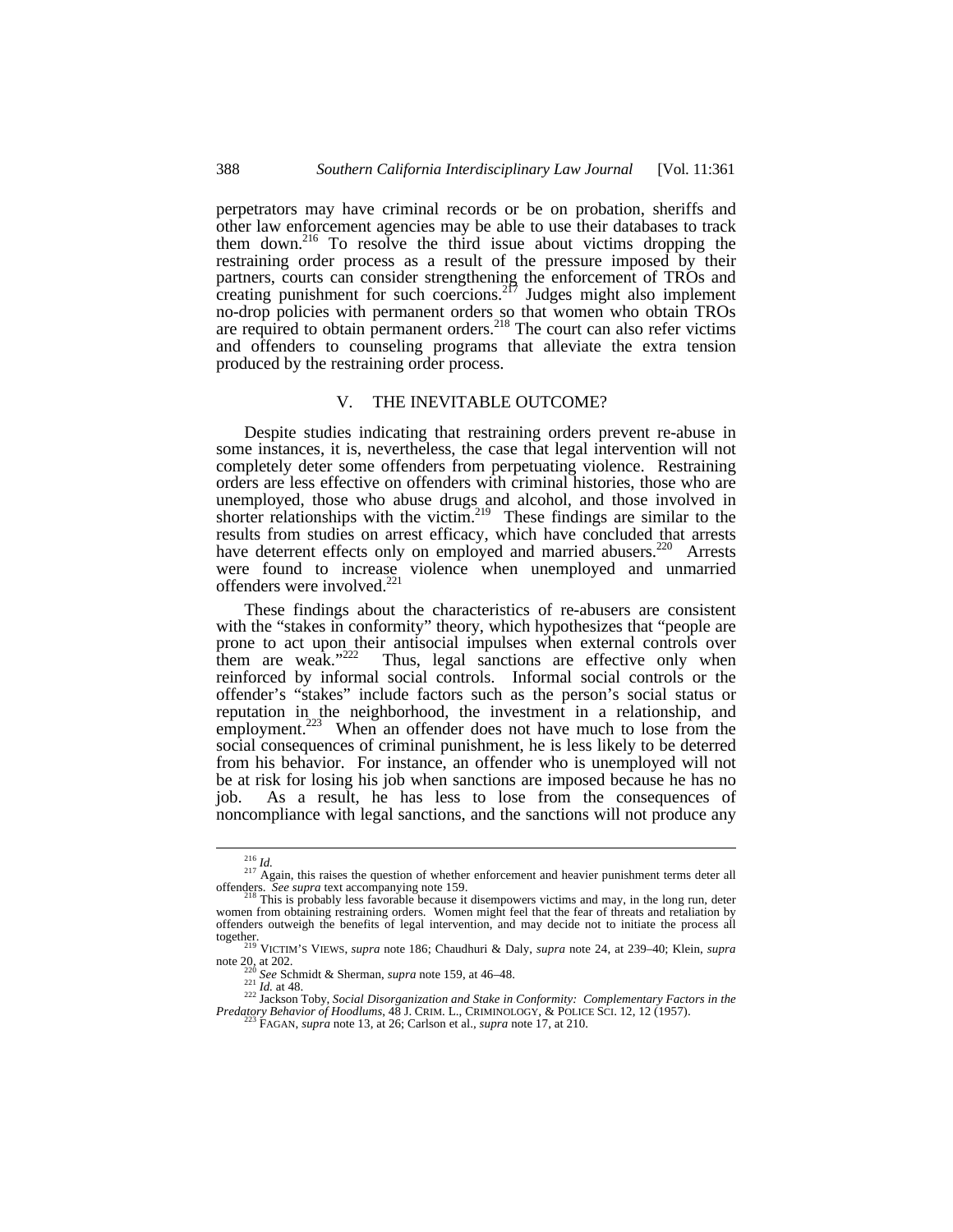positive effects on his abusive behavior. A perpetrator who has a criminal record will also not care about the consequence of social stigmatization resulting from sanctions because he already has a bad reputation or "record" in society. On the other hand, when the perpetrator is married or employed, he faces a greater sense of loss in his relationship and social status because of the amount of investment he has put into each. Therefore, offenders with such risks are more likely to comply with legal sanctions and to terminate their abusive conduct.

The idea that men with less "stakes in conformity" are less likely to be deterred from violence paints a dismal picture for some domestic violence victims because it suggests that some women may never escape from the cycle of violence if their partners do not have many social controls. The deterrent effect of legal sanctions against these types of men will remain bleak. The "stakes of conformity" theory recapitulates the notion that domestic violence is a complex problem involving not only the parties directly dealing with violence, but also the entire society. Domestic violence is not only about the threat to physical safety; it also concerns the welfare of the individuals who perpetrate violence and society's responsibility in improving the social welfare for such individuals. If society can somehow implement programs and legislation that help develop and improve the social and economic conditions of the offenders and increase their "stakes" in society, then legal interventions in abuse may have a better chance of success.

#### VI. CONCLUSION

Domestic violence remains a serious epidemic that affects many families in America. As a result of the feminist movement in the late 1960s and 1970s, new legislation and reforms were implemented by the state and federal governments to improve assistance to battered women. One of these reforms, which is currently available to victims in all fifty states, involves civil restraining orders. Civil restraining orders continue to be an attractive form of legal intervention because of their broad range of protections and their immediate availability to qualifying victims. Because of their pervasive use, researchers have attempted to determine their effectiveness in preventing re-abuse.

Studies about victim satisfaction reveal the positive psychological impacts of the restraining orders. Empirical studies about their deterrent effects on re-abuse, however, are less conclusive. formulating a definite answer about restraining order efficacy results from the methodological deficiencies of available studies. Available studies do not utilize control groups<sup>225</sup> and fail to use adequate follow-up periods.<sup>2</sup> They also rely on outdated data. $227$  In light of recent domestic violence

<sup>224</sup> Carlson et al., *supra* note 17, at 207. <sup>225</sup> *See e.g.*, Carlson et al., *supra* note 17; Chaudhuri & Daly, *supra* note 24; Harrell & Smith, *supra* note 40; Klein, *supra* note 20.

<sup>226</sup> *See supra* Part III.C. <sup>227</sup> *See supra* note 153 and accompanying text.